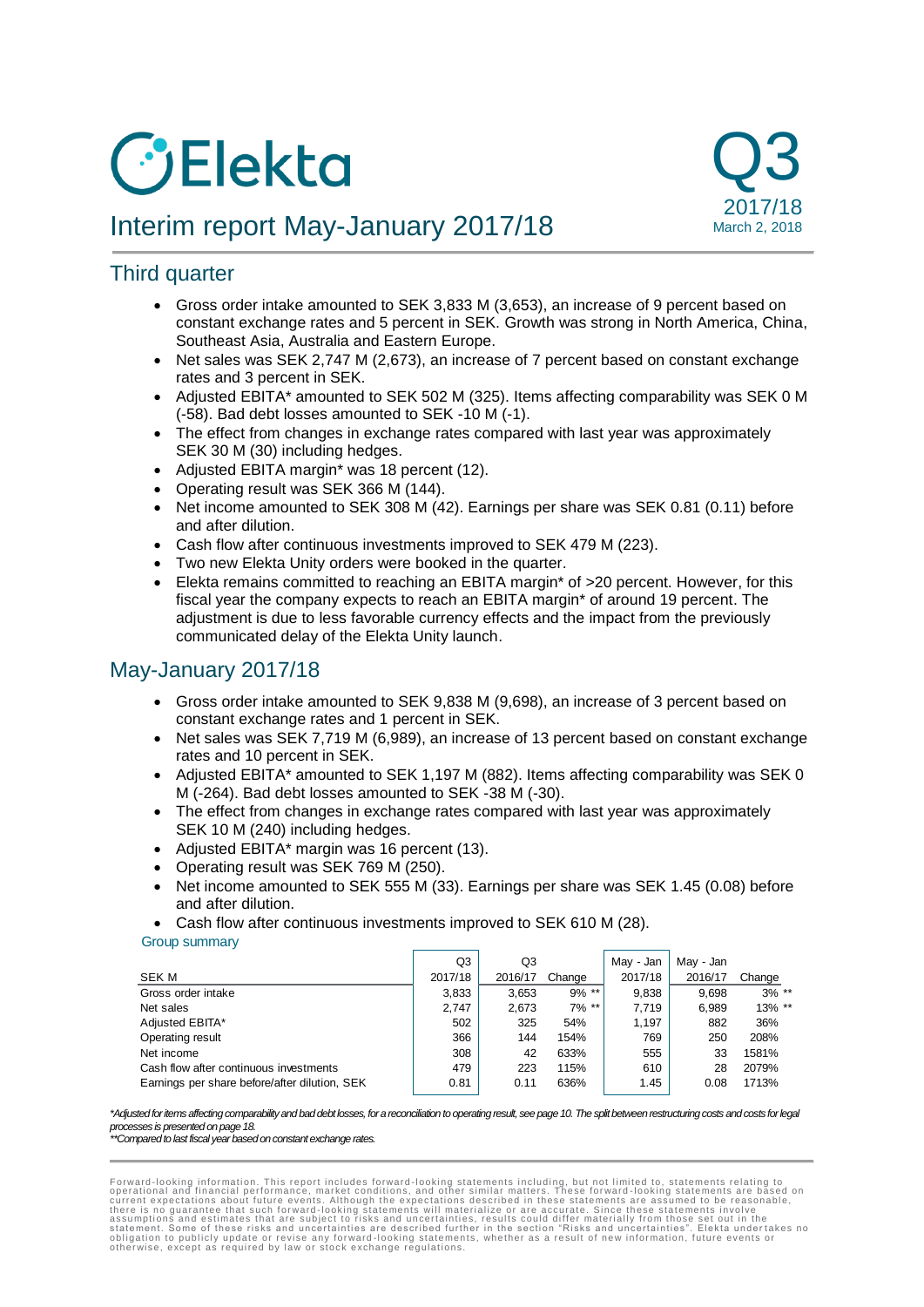

## President and CEO comments

*Our third quarter showed strong progress; both orders and net sales grew, while we continued to improve our cash flow and maintained a low level of working capital. Unity continued its positive momentum, adding three orders since the last report. We remain committed to reaching an EBITA margin of over 20 percent. However, for this fiscal year we expect to reach an EBITA margin of around 19 percent.*

Order intake\* increased 9 percent in the quarter and 3 percent in the first nine months. I'm happy to see that we are strengthening our leading position in the important Chinese market, while continuing to improve in North America. In addition, Eastern Europe, Southeast Asia and Australia showed strong growth. However, development in Europe was mixed, as expected, primarily due to a challenging comparison from the third quarter last year.

During the quarter, net sales\* grew by 7 percent and 13 percent in the first nine months. We had strong delivery volumes for linear accelerators and a continued positive trend for Leksell Gamma Knife®. In total, our installed base of treatment systems has grown 6 percent compared to last year – a key driver for the services business, forming the foundation for stable and recurring revenues over time.

Furthermore, the gross margin in Q3 was 42.0 percent, a year-on-year increase of 2.3 percentage points, driven by higher volumes and COGS savings. At the same time, the adjusted EBITA margin in the quarter increased over 6 percentage points to 18.3 percent, compared to last year. We see a growing demand for advanced cancer care and will continue to improve our margins going forward. We remain committed to reaching an EBITA margin of over 20 percent, but for this fiscal year, the EBITA margin is expected to be around 19 percent. The adjustment is due to less favorable currency effects and the impact from the previously communicated delay of the Elekta Unity launch.

The commercialization of Unity is our main focus at the moment. The work to secure CE mark during the first half of 2018, and subsequent FDA approval, is progressing well and on schedule. On that note, we are pleased to see that interest in Unity is steadily growing. The three new customers added since the last report is a clear reflection of this: Townsville Cancer Center in Australia, and the Sun Yat-sen University Cancer Center in China during the quarter, and just after the end of the quarter, Memorial Sloan Kettering Cancer Center in New York acquired a research system. That means that, in total, we now have 21 customers. In the meanwhile, the focus of the MR-linac consortium is currently on imaging with volunteer patients. The results show very high image quality, which is entirely in line with the diagnostic standard for an MRI system of 1.5 Tesla. Our customers will have access to sophisticated imaging sequences at the time of CE mark, such as functional imaging opportunities.

Another important part of our current and future business is Elekta Digital. In this area, there is immense potential to develop and, simultaneously, enhance the efficiency and application of the way in which radiation therapy is administered. The partnership we commenced with IBM Watson Oncology in the quarter is a great example of this. One objective with the partnership is to largely automate the preparation of treatment plans using artificial intelligence to convert big data into customized cancer therapy for individual patients. We are excited about the opportunity this offers and are looking forward to being a pioneer in this field.

In summary, the third quarter shows that we are moving in the right direction, creating a stable platform for long-term growth for Elekta. With that said, we still have a lot to do and will continue to remain focused on the Unity project, improving our processes and business, keeping track of costs and raising our margins. I would also like to thank our employees for their continued commitment to our company and customers.

Richard Hausmann, President and CEO

*\* Compared to last fiscal year based on constant exchange rates*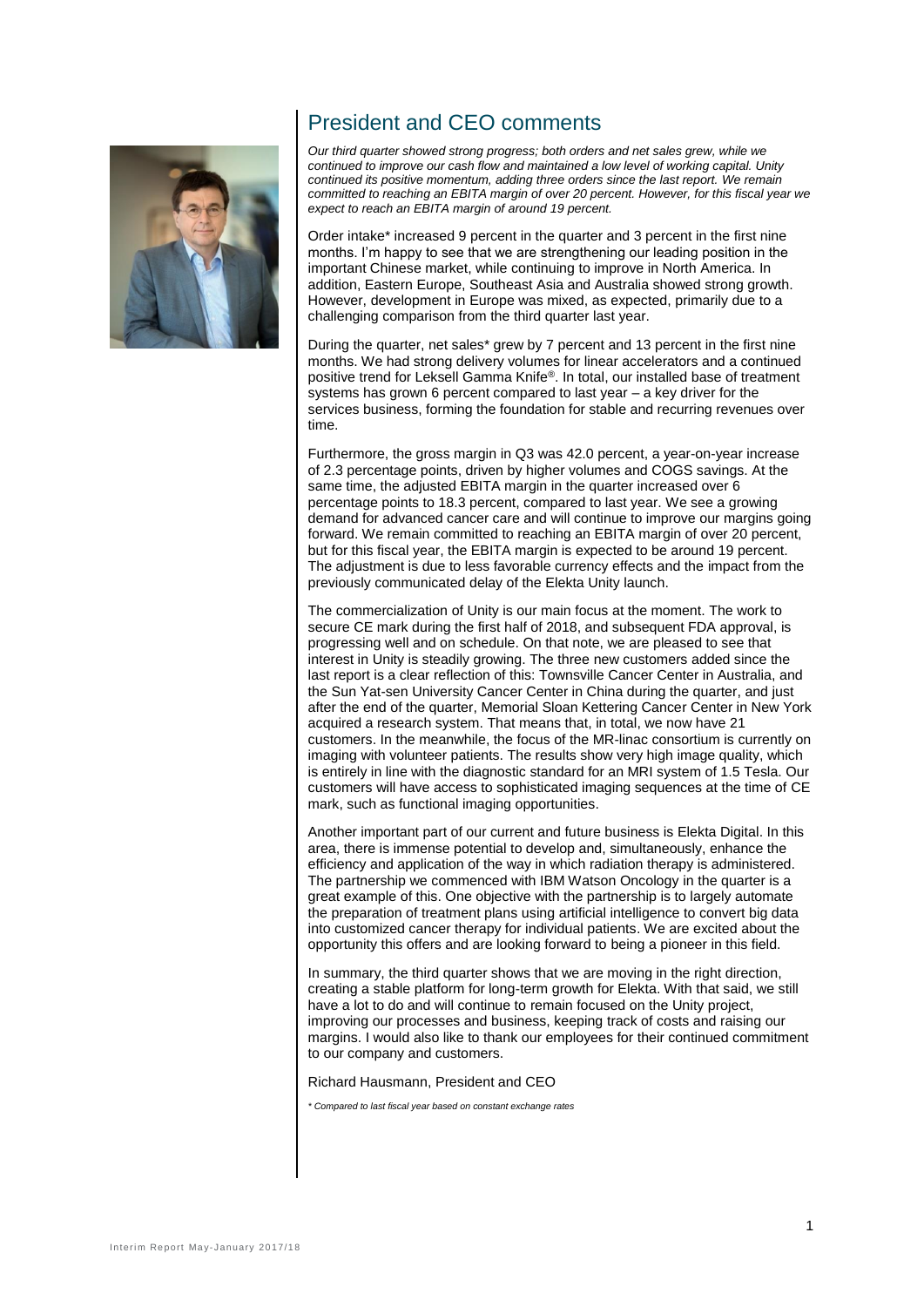

*Presented amounts refer to the nine month period 2017/18 and amounts within parentheses indicate comparative values for the equivalent period last fiscal year unless otherwise stated.*

## Order intake and order backlog

Gross order intake amounted to SEK 9,838 M (9,698), an increase of 3 percent based on constant exchange rates and 1 percent in SEK.

| Gross order intake |  |  |
|--------------------|--|--|
|                    |  |  |

| טוועווו ועגווע טטעוש           |         |         |                |       |           |           |                |       |           |  |
|--------------------------------|---------|---------|----------------|-------|-----------|-----------|----------------|-------|-----------|--|
|                                | Q3      | Q3      |                |       | May - Jan | Mav - Jan |                |       | May - Apr |  |
| <b>SEK M</b>                   | 2017/18 | 2016/17 | Change* Change |       | 2017/18   | 2016/17   | Change* Change |       | 2016/17   |  |
| North and South America        | .056    | 993     | 15%            | 6%    | 3.166     | 3.009     | 9%             | 5%    | 4.516     |  |
| Europe, Middle East and Africa | 1.725   | .809    | $-5%$          | $-5%$ | 3.558     | 3.695     | $-5%$          | $-4%$ | 5.078     |  |
| Asia Pacific                   | .052    | 851     | 33%            | 24%   | 3.113     | 2.994     | 8%             | 4%    | 4.470     |  |
| Group                          | 3,833   | 3.653   | 9%             | 5%    | 9.838     | 9.698     | 3%             | 1%    | 14.064    |  |

*\*Compared to last fiscal year based on constant exchange rates.*

Order backlog was SEK 22,197 M, compared to SEK 22,459 M on April 30, 2017. Order backlog is converted at closing exchange rates which resulted in a negative translation difference of SEK 1,510 M. Based on current delivery plans, the order backlog is expected to be revenue recognized as follows: approximately 15 percent in the remaining quarter of 2017/18, 30 percent in 2018/19 and 55 percent thereafter.

#### Gross order intake North and South America



## Regional development

#### *North and South America*

The US market is primarily driven by replacement investments of currently installed linear accelerators as well as aftermarket services. During the quarter, new reimbursement rates for radiation therapy were decided, resulting in generally unchanged levels compared with last year.

Performance in our US operations continued to improve during the quarter. For the region as a total, order intake increased by 6 percent, corresponding to an increase of 15 percent based on constant exchange rates. A major order was secured from The Ottawa Hospital in Canada and just after the closing of the quarter Memorial Sloan Kettering Cancer Center in New York acquired an Elekta Unity research system.

South America has a significant need for high-quality, cost-efficient cancer care at the same time as slow economic development has prevailed for a number of years, resulting in low investments in new equipment. However, Elekta's activities has recently started to gain momentum in the region with for example orders in Brazil and Peru as well as a significant order in Bolivia after the closing of the quarter.



## *Europe, Middle East and Africa*

Market development is mixed across the various geographies. The established markets demonstrate stable growth driven mainly by replacement investments and aftermarket services, but are also in need of investments to expand radiation therapy capacity. The region's emerging markets are characterized by a major need and a substantial capacity gap.

Our Middle East and Africa operations had a good momentum during the period. In Russia we began to see growth in the market. We had good performance in Spain and Italy, as well as in the UK where we won a major order from the NHS. Order intake decreased 5 percent in SEK as well as in constant exchange rates primarily due to a challenging comparison from last year.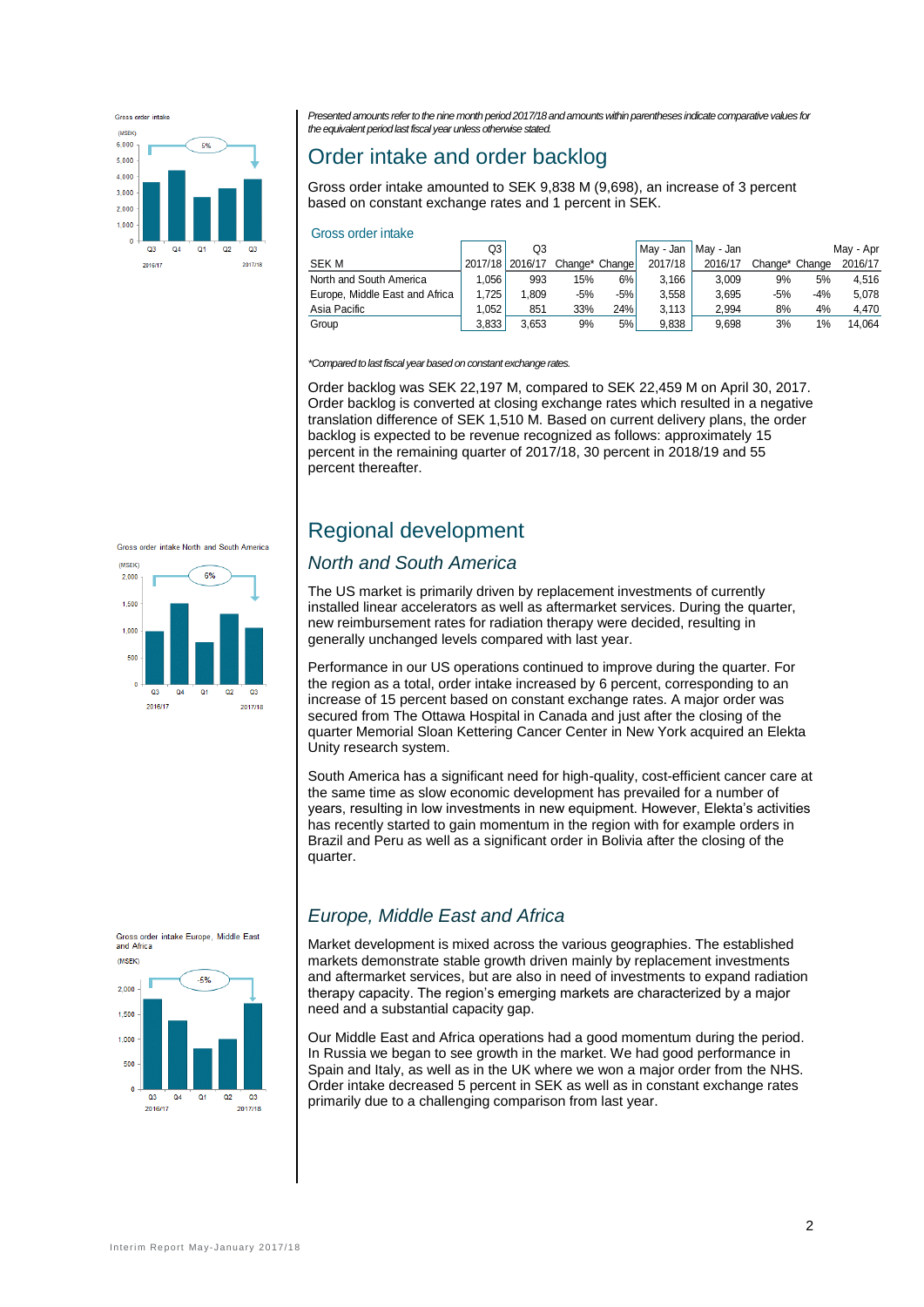Gross order intake Asia Pacific



## *Asia Pacific*

The Chinese market continued to grow at a high pace and Elekta strengthened its leading position in the country during the quarter. Chinese reimbursement levels have increased and growth is strong in the private sector. We also noted good performance in our service business. In addition, the region added two new Unity customers in Townsville Cancer Center in Australia, and the Sun Yat-sen University Cancer Center in China. The Japanese market is stable, but at a historically low level due to limited hospital investments.

In summary, Elekta had a strong quarter with order intake increasing by 24 percent, corresponding to an increase of 33 percent based on constant exchange rates.

## Financial ambitions

| Objectives                                                              | Status/comment                                                                                                                                                                                                                                                                          |
|-------------------------------------------------------------------------|-----------------------------------------------------------------------------------------------------------------------------------------------------------------------------------------------------------------------------------------------------------------------------------------|
|                                                                         | The company remains committed to<br>reaching its target of an EBITA margin of<br>>20 percent. However, the EBITA margin<br>for this fiscal year (2017/18) is expected to<br>be around 19 percent. The adjustment is<br>due to:                                                          |
| EBITA margin of >20 percent                                             | Less favorable currency effects<br>(changed from a positive SEK +150 M<br>(at Q2) to SEK +110 M for the fiscal<br>year)<br>Impact from the previously<br>communicated delay of the Elekta<br>Unity launch (higher investments in<br>the commercialization and delayed<br>revenue)       |
| Cost savings of SEK 700* M with full<br>effect from fiscal year 2017/18 | All savings related to operating expenses<br>have been realized. In addition COGS<br>savings of SEK 150 M is targeted to be<br>realized during the fiscal year 2017/18. At<br>the same time Elekta is prioritizing to<br>continuously improve the processes to<br>further reduce costs. |
| Net working capital to sales below 5<br>percent                         | Net working capital to net sales was -6<br>percent at the end of the third quarter                                                                                                                                                                                                      |

*\*Base year 2014/15, excluding currency effects.*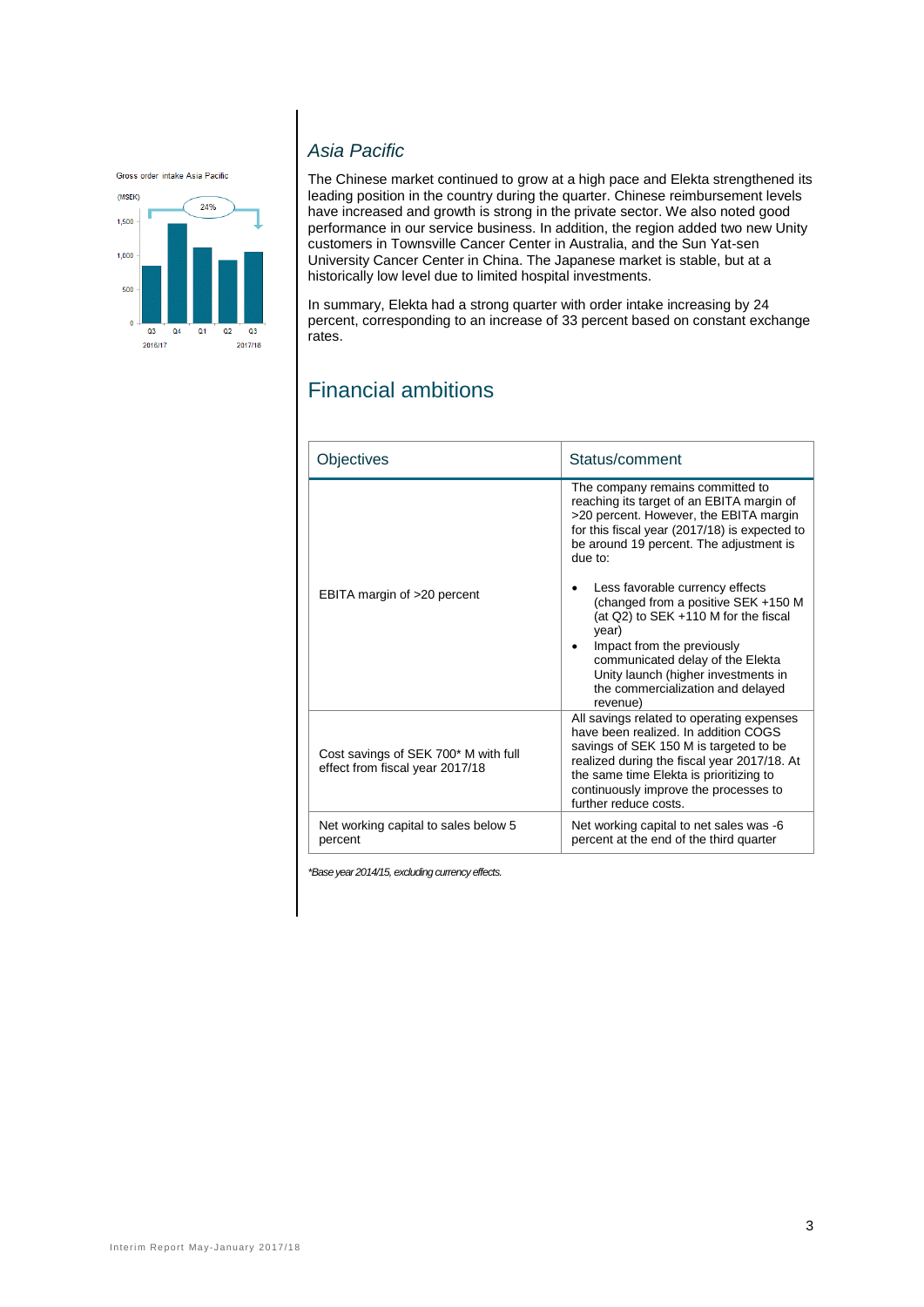## Net sales and earnings

Net sales during the period amounted to SEK 7,719 M (6,989), an increase of 13 percent based on constant exchange rates and 10 percent in SEK. The increase is driven by strong growth in China, Western Europe, and emerging markets.

#### Net sales

|                                | Q3      | Q3      |         |         | Mav - Jan | May - Jan       |     |        | Mav-Apr |
|--------------------------------|---------|---------|---------|---------|-----------|-----------------|-----|--------|---------|
| <b>SEK M</b>                   | 2017/18 | 2016/17 | Change* | Changel | 2017/18   | 2016/17 Change* |     | Change | 2016/17 |
| North and South America        | 920     | 952     | 5%      | $-3%$   | 2.696     | 2.745           | 1%  | $-2%$  | 4.147   |
| Europe, Middle East and Africa | 998     | 917     | 8%      | 9%1     | 2.849     | 2.183           | 29% | 30%    | 3.444   |
| Asia Pacific                   | 829     | 804     | 10%     | 3%      | 2.174     | 2.061           | 10% | 5%     | 3.114   |
| Group                          | 2.747   | 2.673   | 7%      | 3%      | 7.719     | 6.989           | 13% | 10%    | 10.704  |

#### *\*Compared to last fiscal year based on constant exchange rates.*

Gross margin was 42.2 percent (40.8). The increase is mainly driven by higher delivery volumes and COGS savings. R&D expenditure adjusted for the net of capitalization and amortization of development costs, amounted to SEK 1,008 M (873), equal to 13 percent (12) of net sales. EBITA before items affecting comparability and bad debts losses increased to SEK 1,197 M (882) representing a margin of 16 percent (13). The effect from changes in exchange rates compared with last year was approximately SEK 10 M (240) including hedges. As the transformation program and the legal dispute with Varian was completed in 2016/17, items affecting comparability were SEK 0 M (-264). Bad debt losses amounted to SEK -38 M (-30) and operating result was SEK 769 M (250).

#### Expenses

|                         |        | 2017/18 |          |        | 2016/17 |           |  |
|-------------------------|--------|---------|----------|--------|---------|-----------|--|
| SEK M                   | Q3     | Q2      | Mav-Jan  | Q3     | Q2      | May - Jan |  |
| Selling expenses        | -2771  | $-300$  | $-882$   | $-279$ | $-314$  | $-869$    |  |
| Administrative expenses | $-244$ | $-232$  | $-724$   | $-234$ | $-231$  | $-680$    |  |
| R&D expenses            | $-264$ | $-282$  | $-862$   | $-261$ | $-222$  | $-733$    |  |
| Total                   | -7851  | $-814$  | $-2.467$ | $-774$ | -767    | $-2.282$  |  |

In the third quarter the total expenses were SEK -785 M, SEK 29 M lower than the second quarter.

Net financial items amounted to SEK -105 M (-207). The improvement is mainly related to lower interest rates as a result of refinancing in 2016/17. Profit before tax amounted to SEK 664 M (44) and tax amounted to SEK -109 M (-10), representing a tax rate of 16 percent (24). The decrease of the tax rate relates to SEK 50 M revaluation of deferred taxes resulting from the US tax reform. Net income amounted to SEK 555 M (33) and earnings per share amounted to SEK 1.45 (0.08) before/after dilution. Return on shareholders' equity amounted to 10 percent (2) and return on capital employed amounted to 10 percent (4).

#### Capitalized development costs

|                                               | Q3      | Q3I              |         |         | May - Jan $\vert$ May - Jan 12 months | Mav - Apr |
|-----------------------------------------------|---------|------------------|---------|---------|---------------------------------------|-----------|
| SEK M                                         | 2017/18 | 2016/17          | 2017/18 | 2016/17 | rolling                               | 2016/17   |
| Capitalization of development costs           | 161     | 132 <sub>l</sub> | 435     | 371     | 599                                   | 535       |
| of which R&D                                  | 161     | 132              | 434     | 371     | 597                                   | 534       |
| Amortization of capitalized development costs | $-98$   | $-94$            | $-305$  | $-250$  | $-435$                                | $-380$    |
| of which R&D                                  | $-93$   | -87              | $-287$  | $-231$  | $-412$                                | $-356$    |
| Capitalized development costs, net            | 63      | 39               | 130     | 122     | 163                                   | 155       |
| of which R&D                                  | 68      | 451              | 147     | 140     | 185                                   | 178       |

The net of capitalization and amortization of development costs in the R&D function increased to SEK 147 M (140). Amortization of capitalized development costs amounted to SEK 305 M (250).

## Investments and depreciation

Investments in intangible assets were SEK 436 M (376) and investments in tangible assets were SEK 168 M (96). Investments in intangible assets are related to ongoing R&D programs and the increase was mainly related to investments in Elekta Unity. Amortization of intangible assets and depreciation of tangible fixed assets amounted to a total of SEK 502 M (455). The increase refers mainly to amortizations relating to Elekta Unity.

## Cash flow

Cash flow from operating activities improved to SEK 1,170 M (596). The operational cash conversion for rolling 12 months was 132 percent (140). Cash flow after continuous investments was SEK 610 M (28). The cash flow improvement was mainly due to higher earnings and continued low levels of working capital.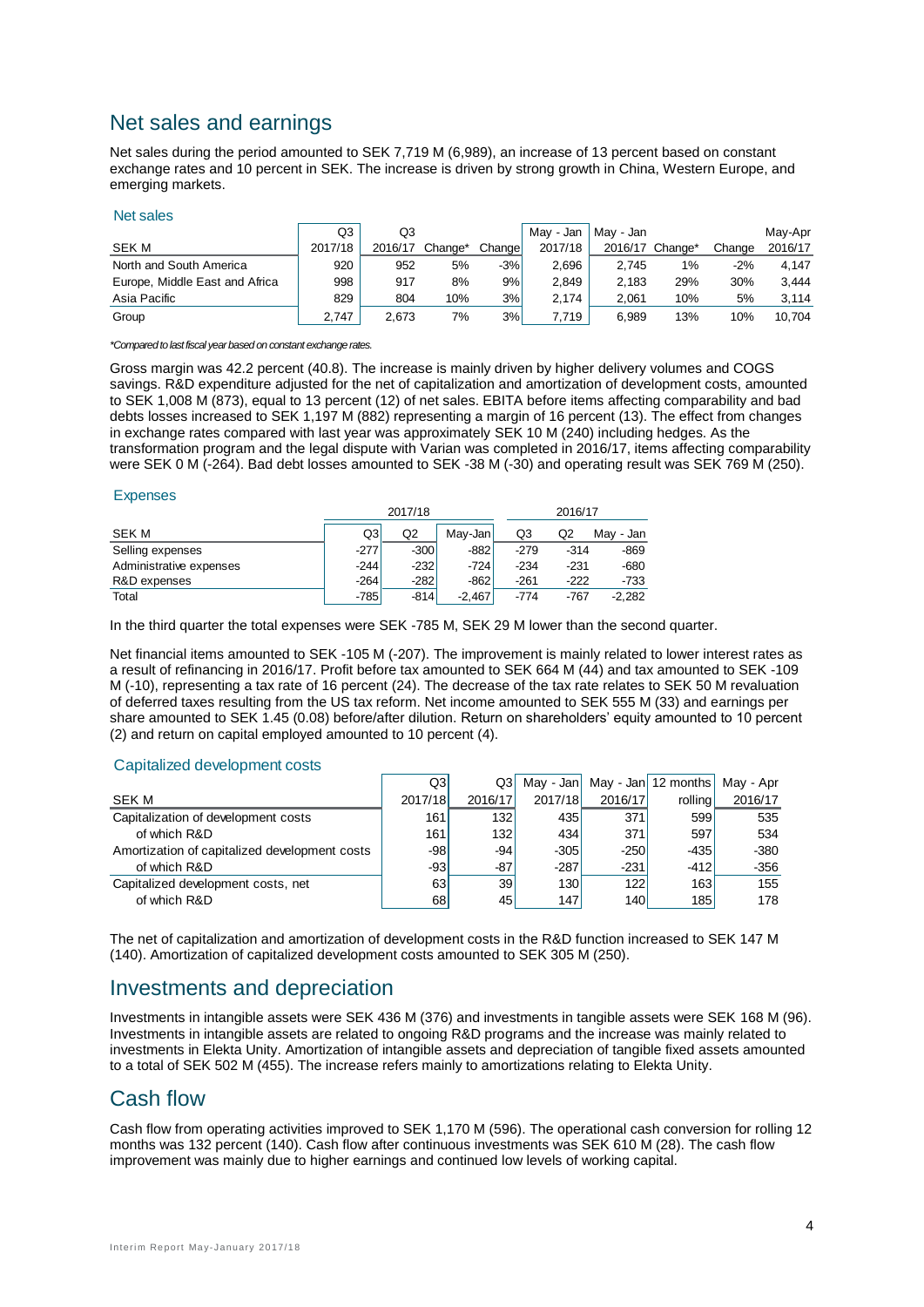#### Cash flow (extract)

|                                       | Q3      | Q3      | Mav - Jan | May - Jan | 12 months | May - Apr |
|---------------------------------------|---------|---------|-----------|-----------|-----------|-----------|
| SEK M                                 | 2017/18 | 2016/17 | 2017/18   | 2016/17   | rolling   | 2016/17   |
| Operating cash flow                   | 587     | 162     | 1.133     | 267       | 1,633     | 767       |
| Change in working capital             | 105     | 232     | 36        | 329       | 758       | 1,051     |
| Cash flow from operating activities   | 691     | 394     | 1.170     | 596       | 2.393     | 1.819     |
| Continuous investments                | $-212$  | $-171$  | $-559$    | $-568$    | $-765$    | -774      |
| Cashflow after continuous investments | 479     | 223     | 610       | 28        | 1.627     | 1.045     |
|                                       |         |         |           |           |           |           |
| Operational cash conversion           | 131%    | 129%    | 92%       | 85%       | 132%      | 145%      |

## Working capital

Net working capital decreased to SEK -713 M (83), corresponding to -6 percent (1) of net sales. The decline in accrued income continued in the quarter.

## Working capital

|                                 | Jan 31, | Jan 31, | Oct 31 | Apr 30, |
|---------------------------------|---------|---------|--------|---------|
| <b>SEK M</b>                    | 2018    | 2017    | 2017   | 2017    |
| Working capital assets          |         |         |        |         |
| Inventories                     | 1,243   | 1,244   | 1,102  | 936     |
| Accounts receivable             | 3,505   | 3,324   | 3,120  | 3,726   |
| Accrued income                  | 1,177   | 1,701   | 1,545  | 1,640   |
| Other operating receivables     | 926     | 873     | 917    | 802     |
| Sum working capital assets      | 6,851   | 7,142   | 6,683  | 7,104   |
| Working capital liabilities     |         |         |        |         |
| Accounts payable                | 962     | 849     | 970    | 1,000   |
| Advances from customers         | 2,643   | 2,550   | 2,440  | 2,531   |
| Prepaid income                  | 1,830   | 1,603   | 1,764  | 1,874   |
| Accrued expenses                | 1,688   | 1,709   | 1,742  | 1,875   |
| Short-term provisions           | 140     | 113     | 172    | 231     |
| Other current liabilities       | 300     | 234     | 230    | 281     |
| Sum working capital liabilities | 7,564   | 7,059   | 7,319  | 7,792   |
| Net working capital             | $-713$  | 83      | $-636$ | $-688$  |
| % of 12 months net sales        | $-6%$   | 1%      | $-6%$  | $-6%$   |

As a consequence of the produce to order process implemented in 2016/17, lead times have decreased compared to last year which reduced Days Sales Outstanding (DSO) to 7 days (30). Europe, Middle East and Africa as well as Asia Pacific improved compared to last year, while North and South America is still showing negative DSO. In the quarter DSO decreased, mostly from region Europe, Middle East and Africa, and North and South America.

#### Days Sales Outstanding (DSO)

|                                | Jan 31. | Jan 31. | Oct 31 | Apr 30, |
|--------------------------------|---------|---------|--------|---------|
| SEK M                          | 2018    | 2017    | 2017   | 2017    |
| North and South America        | $-52$   | -54     | -40    | $-35$   |
| Europe, Middle East and Africa | 51      | 92      | 67     | 74      |
| Asia Pacific                   | 29      | 70      | 27     | 84      |
| Group                          |         | 30      | 15     | 33      |

## Financial position

Cash and cash equivalents and short-term investments amounted to SEK 3,612 M (3,383 on April 30, 2017) and interest-bearing liabilities amounted to SEK 5,063 M (5,272 on April 30, 2017). Net debt amounted to SEK 1,450 M (1,889 on April 30, 2017) and the net debt/equity ratio was 0.21 (0.28 on April 30, 2017).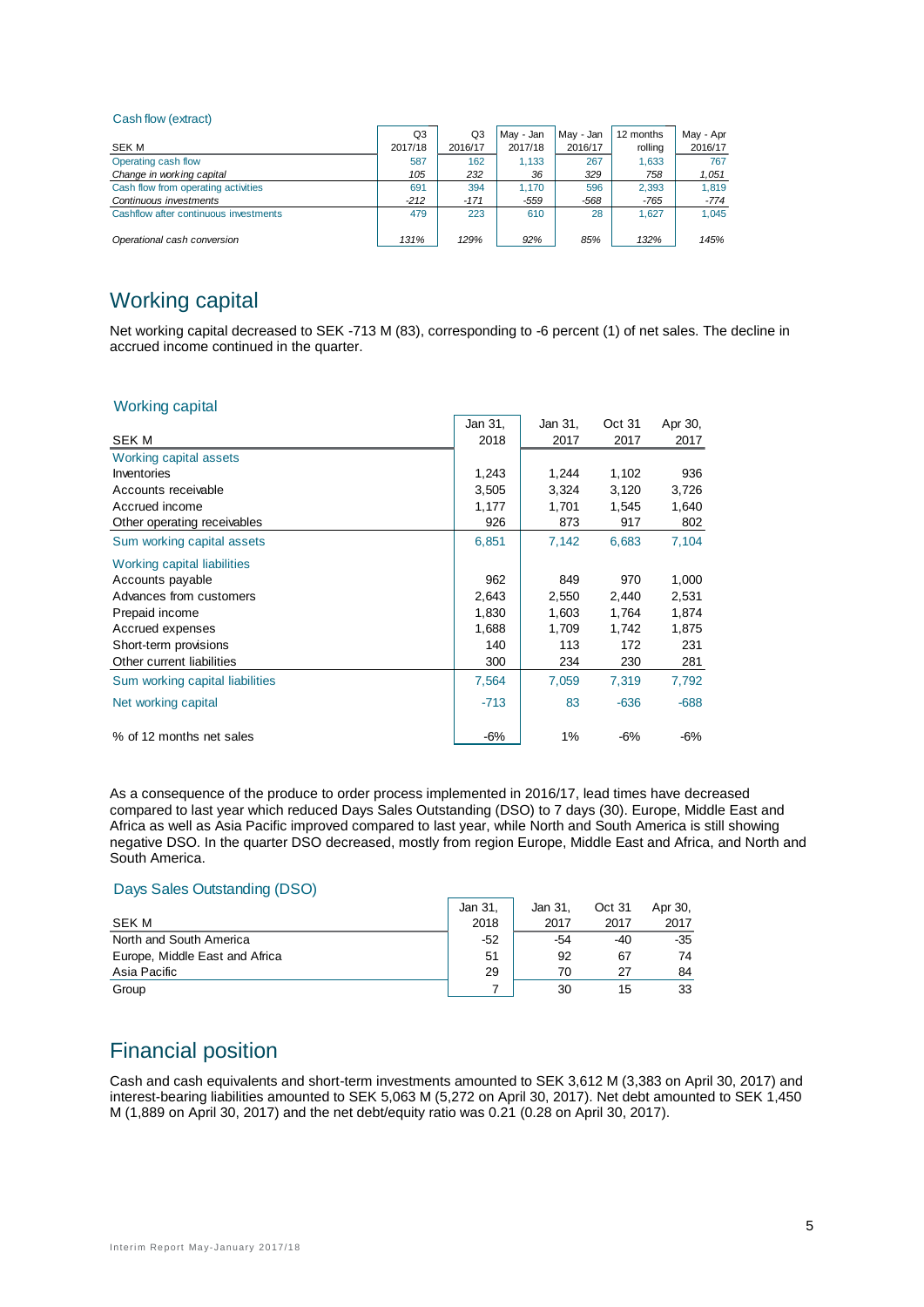#### Net debt

|                                                      | Jan 31.  | Jan 31.  | Oct 31   | Apr 30.  |
|------------------------------------------------------|----------|----------|----------|----------|
| SEK M                                                | 2018     | 2017     | 2017     | 2017     |
| Long-term interest-bearing liabilities               | 4.180    | 3.234    | 4.726    | 5.272    |
| Short-term interest-bearing liabilities              | 883      | 1.896    | 423      | 0        |
| Cash and cash equivalents and short-term investments | $-3.612$ | $-2.284$ | $-3.214$ | $-3.383$ |
| Net debt                                             | 1.450    | 2.846    | 1.936    | 1.889    |

The exchange rate effect from the translation of cash and cash equivalents amounted to SEK -147 M (125). The translation difference in interest-bearing liabilities amounted to SEK -211 M (167). Other comprehensive income was affected by exchange rate differences from translation of foreign operations amounting to SEK -184 M (214).

The change in unrealized exchange rate effects from effective cash flow hedges reported in other comprehensive income amounted to SEK -107 M (-129). The closing balance of unrealized exchange rate effects from effective cash flow hedges amounted to SEK 144 M (-124) exclusive of tax.

On June 29 Elekta AB entered into a new five-year revolving credit facility of EUR 200 M, primarily intended to be used as a back-up financing. The previously existing EUR 175 M revolving credit facility with maturity in May 2018 was cancelled in connection with the signing of the new facility.

## Significant events during the reporting period

## *Changes to Executive Management Team*

Gustaf Salford was appointed Chief Financial Officer effective July 1, 2017. He succeeded Håkan Bergström.

Ioannis Panagiotelis was appointed Chief Marketing and Sales Officer (CMSO) effective August 23, 2017. All Elekta markets report to the CMSO except China and North America; they report directly to the CEO.

Steven Wort was appointed Chief Operating Officer effective September 1, 2017. He is an Elekta veteran and succeeded Johan Sedihn.

Paul Bergström was appointed EVP Global Services, effective November 1, 2017.

#### *New humediQ legal dispute*

As earlier reported an arbitration tribunal in London issued an award in the dispute between two Elekta group companies and humediQ GmbH in May 2016. humediQ GmbH has now initiated a new arbitration against the same Elekta group companies and arising out of the same agreement as the previous arbitration. Elekta believes that the claims are meritless and will vigorously defend itself.

#### *Investigation in Italy*

As communicated in November 2015, Elekta's subsidiary in Italy and some former employees are suspected of interfering with public procurement processes. Elekta provided all requested information to the Italian authorities during the investigation which closed in August 2016. Elekta has zero tolerance for any deviation from its code of conduct and have clear corporate policies and procedures in place. The Judge of the Milan Court declared on July 3, 2017 lack of jurisdiction and the case is referred to the Prosecution Office of Monza.

#### *McLaren Health Care and Elekta mutually terminate long-term agreement*

Michigan-based McLaren Health Care and Elekta have mutually agreed to terminate their business agreement from December 2013. McLaren Health Care and Elekta will continue their business relationship, but on a smaller scale.

## *Elekta MR-linac functionality and CE mark update*

On November 10, 2017, Elekta announced that the company extended the final stage of the development and testing of Elekta Unity in order to finalize and validate the linac control system, as well as ensure that customers can make use of the full potential of high-field functional MRI imaging from day one. Consequently, CE mark for Unity is currently expected during the first half of 2018 instead of the end of 2017.

## Significant events after the reporting period

#### *Changes to Executive Management Team*

Oskar Bosson was appointed Global EVP Corporate Communications and Investor Relations, effective February 12, 2018.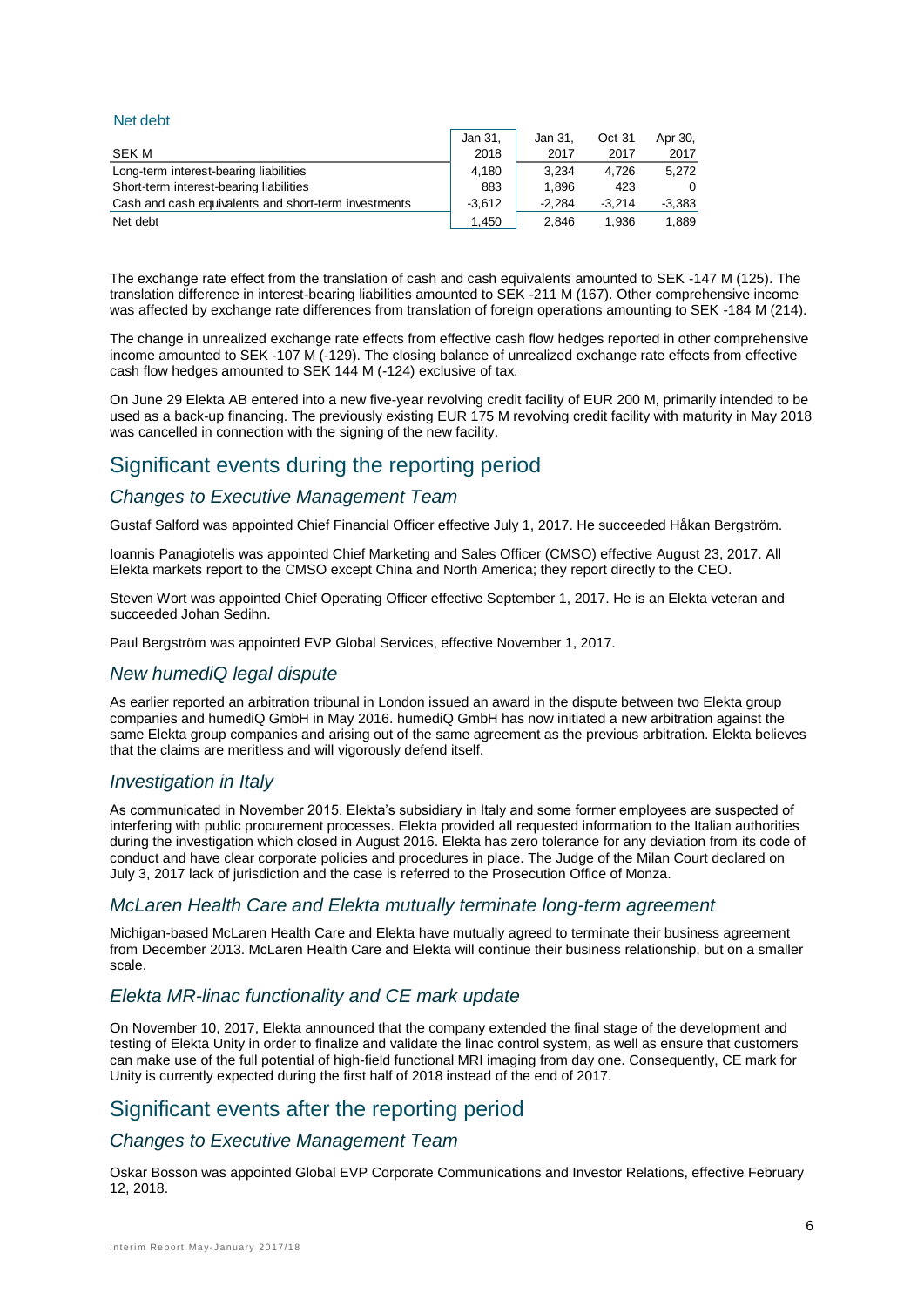## **Employees**

The average number of employees during the period was 3,692 (3,567). The increase compared to previous year is mainly related to investments in research and development.

The average number of employees in the Parent Company was 31 (29).

## **Shares**

Total number of registered shares on January 31, 2018 was 383,568,409 of which 14,980,769 were A-shares and 368,587,640 B-shares. On January 31, 2018 1,541,368 shares were treasury shares held by Elekta.

## Risks and uncertainties

Elekta's presence in a large number of geographical markets exposes the Group to political and economic risks on a global scale and/or in individual countries. United Kingdom's decision to leave the European Union, as an example, might lead to economic uncertainty that may impact Elekta since an important part of the business is located in the United Kingdom.

The competitive landscape for Elekta is continuously changing. The medical equipment industry is characterized by technological developments and continuous improvements of industrial know-how, resulting in companies launching new products and improved methods for treatment. Elekta strives to be the leader in innovation and offer the most competitive product portfolio, developed in close collaboration with key research leaders in the field. To secure the proceeds of research investments, it is of importance that such new products and new technology are protected from the risk of improper use by competitors. When possible and deemed appropriate, Elekta protects its intellectual property rights by patents, copyrights and trademark registrations. Elekta carefully monitors intellectual property rights of third parties, but third parties may still direct infringement claims against Elekta which may lead to time-consuming and costly legal disputes as well as business interruption and other limitations in operations.

Elekta sells solutions through its direct sales force and through an external network of agents and distributors. The Company's continued success is dependent on the ability to establish and maintain successful relationships with customers. Elekta is continuously evaluating how to enter new markets, considering both the opportunities and the risks involved. There are regulatory registration requirements with each new market that potentially could delay product introductions and certifications. The stability of the political system in certain countries and the security situation for employees traveling to exposed areas are constantly evaluated. Corruption is a risk and an obstacle for development and growth in some countries. Elekta has implemented a specific anti-corruption policy to guide the business as it aims to be in line with national and international regulations and best practices against corruption as well as third party risk management processes.

Elekta's operations comprise several markets that expose the Group to a vast number of laws, regulations, policies and guidelines regarding, for example, health, security, environmental matters, trade restrictions, competition and delivery of products. Elekta's quality systems describe these requirements, which are reviewed and certified by external supervisory bodies and are regularly inspected by authorities in applicable countries, for example, the US FDA. Noncompliance of, for example, safety regulations can result in delayed or stopped deliveries of products. Changes in regulations and rules might also increase Elekta's costs and delay the development and introduction of new products.

Elekta depends also on the capability of producing advanced medical equipment, which requires highly qualified personnel. The Company's ability to attract and retain qualified personnel and management has a significant impact on the future success of the Group.

Weak economic development and high levels of public debt might, in some markets, mean less availability of financing for private customers and reduced future healthcare spending by governments. Political decisions that could impact the healthcare reimbursement systems also constitute a risk factor. Elekta's ability to commercialize products is dependent on the reimbursement level that hospitals and clinics can obtain for different types of treatments. Alterations in the existing reimbursement systems related to medical products, or implementation of new regulations, might impact future product mix in specific markets.

Elekta's delivery of treatment equipment relies largely on customers' readiness to receive the delivery at site. Depending on contractual payment terms, a delay can result in postponed invoicing and also affect timing of revenue recognition. The Group's credit risks are normally limited since customer operations are, to a large extent, financed either directly or indirectly by public funds.

Elekta depends on a number of suppliers for components. There is a risk that delivery difficulties might occur due to circumstances beyond Elekta's control. Critical suppliers are regularly followed up regarding delivery precision and quality of components.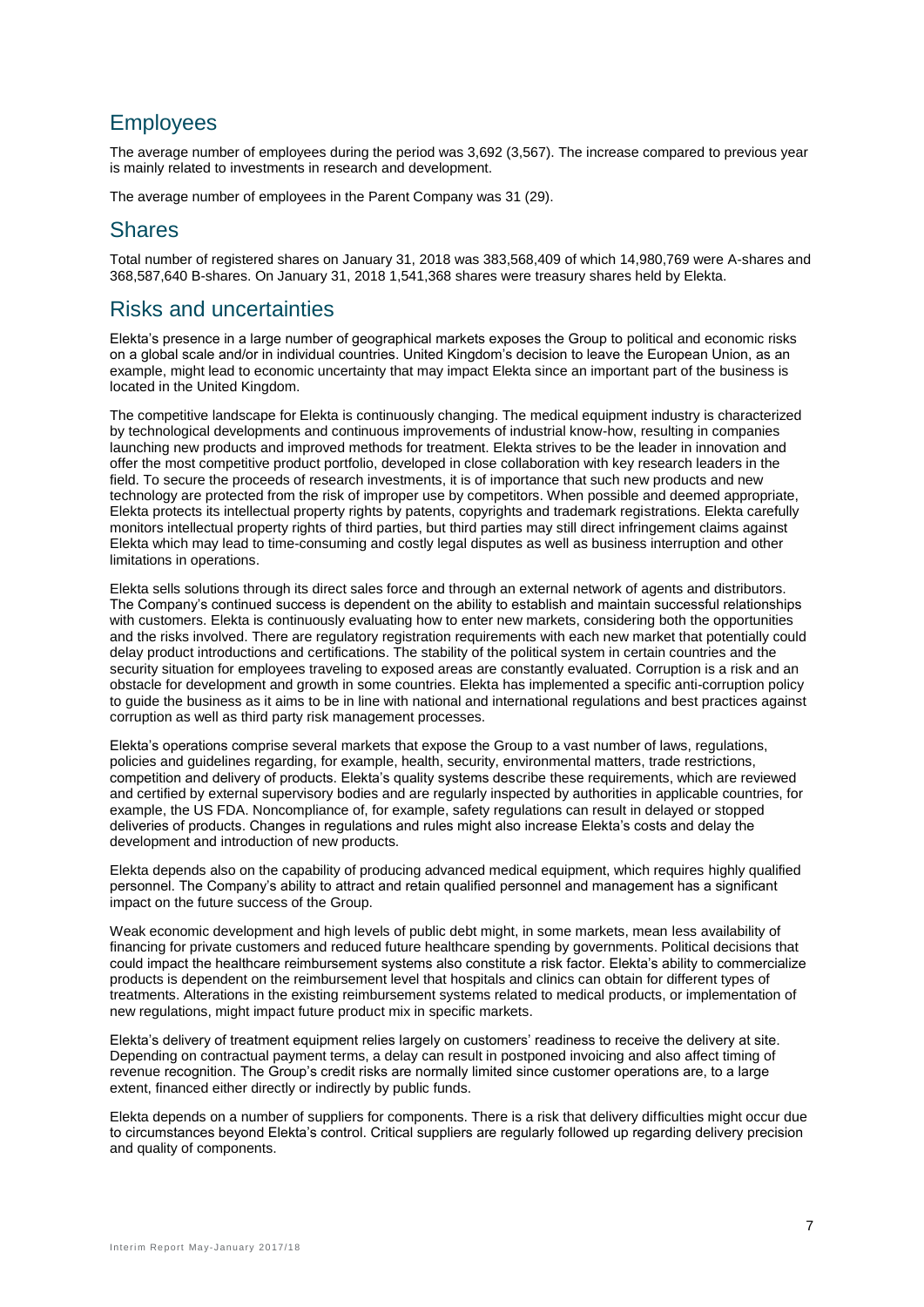Elekta's operations within research and development, production, distribution, marketing and administration depend on a large number of advanced IT systems and IT solutions. Routines and procedures are applied in order to protect the hardware, software and information against damages, manipulations, loss or incorrect use. If these systems and solutions should be affected by any interference resulting in loss of information it might have a negative impact on Elekta's operations, result and financial position.

In its operations, Elekta is subject to a number of financial risks primarily related to exchange rate fluctuations. In the short term, the effect of currency movements is reduced through forward contracts. Hedging is conducted on the basis of expected net sales over a period of up to 24 months. The scope of the hedging is determined by the Company's assessment of currency risks. Risk exposure is regulated through a financial policy established by the Board of Directors. The overall responsibility for handling the Group's financial risks, and developing methods and guidelines for dealing with financial risks, rests with the executive management and the finance function. For more detailed information regarding these risks, see Note 2 in the Annual Report 2016/17.

Stockholm, March 2, 2018

Richard Hausmann CEO and President

*This report has not been reviewed by the Company´s auditors.*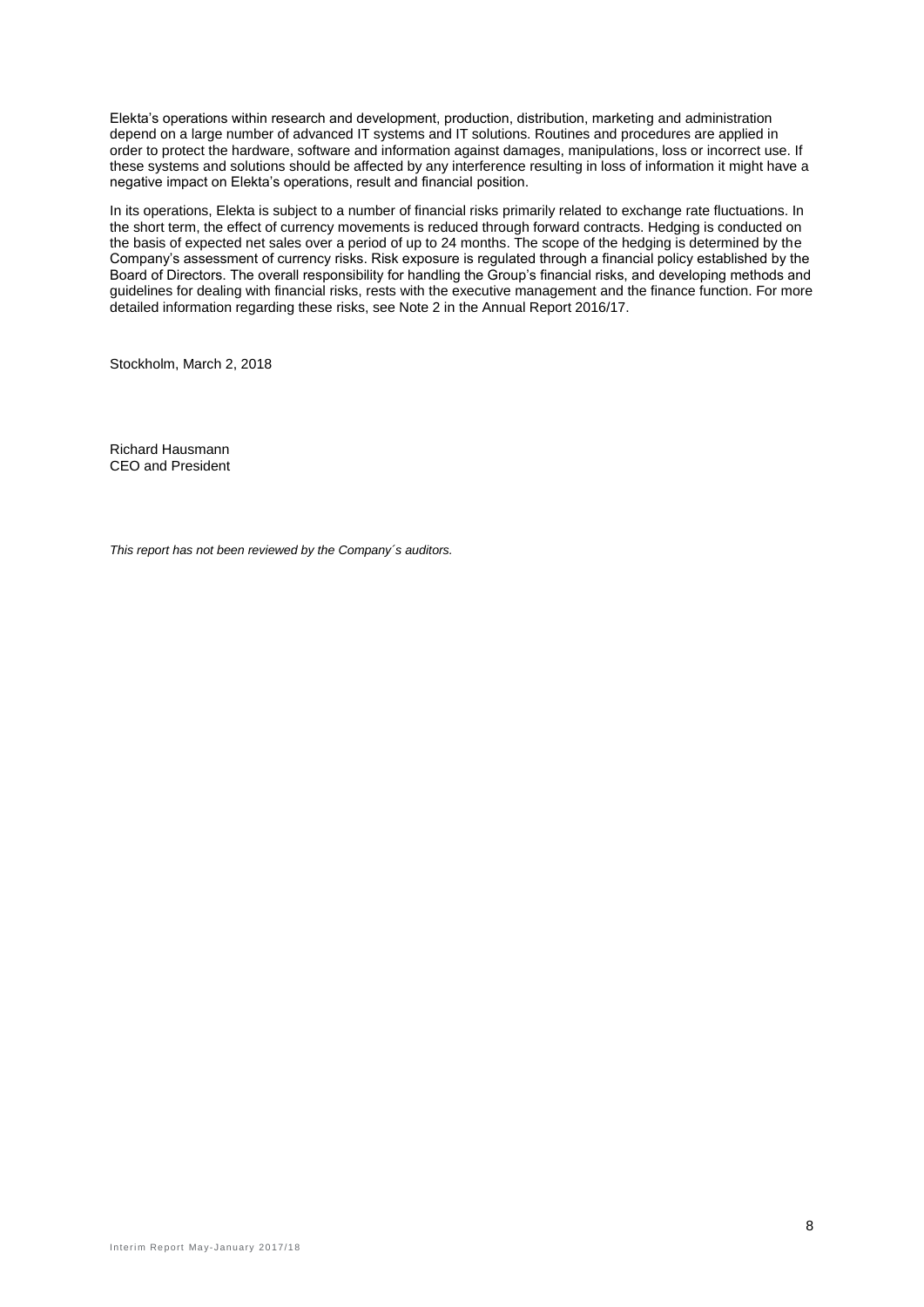## Accounting principles

This interim report is prepared, with regard to the Group, according to IAS 34 and the Swedish Annual Accounts Act and, with regard to the Parent Company, according to the Swedish Annual Accounts Act and RFR 2. The accounting principles applied correspond to those presented in Note 1 of the Annual Report 2016/17.

## *Implementation of new accounting principles*

The preparation for the implementation of IFRS 9 *Financial instruments* and IFRS 15 *Revenue from Contracts with Customers* as per May 1, 2018 is ongoing.

For IFRS 9 the current assessment is that the implementation of the standard will not have any material impact on the Group's financial position or result. Areas that are being evaluated relate to classification of receivables and the effect on the bad debt provision from replacing the incurred loss model currently applied for impairment with an expected loss model.

For IFRS 15 a one-time effect is expected to be reported in equity mainly relating to the timing for revenue recognition of treatment solutions. With the present policy, treatment solutions are revenue recognized when risks and rewards are transferred to the customer, which is normally at the time of shipment. According to IFRS 15 revenue recognition should occur at the time of transfer of control to the customer, which according to Elekta's assessment is when the treatment solution is ready for installation at the customer's site. As under the present policy, some agreements with customers stipulate terms under which transfer of control occurs at the time of acceptance. The financial impact that will be reported in equity on transition will primarily depend on the number of treatment solutions that are shipped but are not yet ready for installation at the customer's site at this point in time. Other less significant financial effects are also expected from the transition, mainly relating to changes in the allocation of the transaction price to various performance obligations. The Group is currently performing a more detailed assessment of the impact from the implementation of IFRS 15, both from an operational and financial perspective. This exercise is still ongoing and therefore it is not practicably possible to disclose reliable estimates of the expected financial effects.

## Exchange rates

| Country                                                           | Currency                         |                                   | <b>Closing rate</b><br>Average rate |                             |                                   |                                   |                                   |                                      |                                |
|-------------------------------------------------------------------|----------------------------------|-----------------------------------|-------------------------------------|-----------------------------|-----------------------------------|-----------------------------------|-----------------------------------|--------------------------------------|--------------------------------|
|                                                                   |                                  | May - Jan<br>2017/18              | May - Jan<br>2016/17                | Change *                    | Jan 31.<br>2018                   | Jan 31,<br>2017                   | Apr 30,                           | Change *<br>2017 12 months Change ** |                                |
| Euroland<br><b>Great Britain</b><br>Japan<br><b>United States</b> | 1 EUR<br>1 GBP<br>1 JPY<br>1 USD | 9.702<br>10.962<br>0.075<br>8.322 | 9.514<br>11.366<br>0.080<br>8.628   | 2%<br>$-4%$<br>$-7%$<br>-4% | 9.787<br>11.166<br>0.072<br>7.870 | 9.446<br>11.031<br>0.078<br>8.827 | 9.630<br>11.439<br>0.079<br>8.840 | 4%<br>1%<br>$-7%$<br>$-11%$          | 2%<br>$-2%$<br>$-9%$<br>$-11%$ |

*\* January 31, 2018 vs January 31, 2017*

*\*\* January 31, 2018 vs April 30, 2017*

Regarding foreign Group companies, order intake and income statements are translated at average exchange rates for the reporting period, while order backlog and balance sheets are translated at closing exchange rates.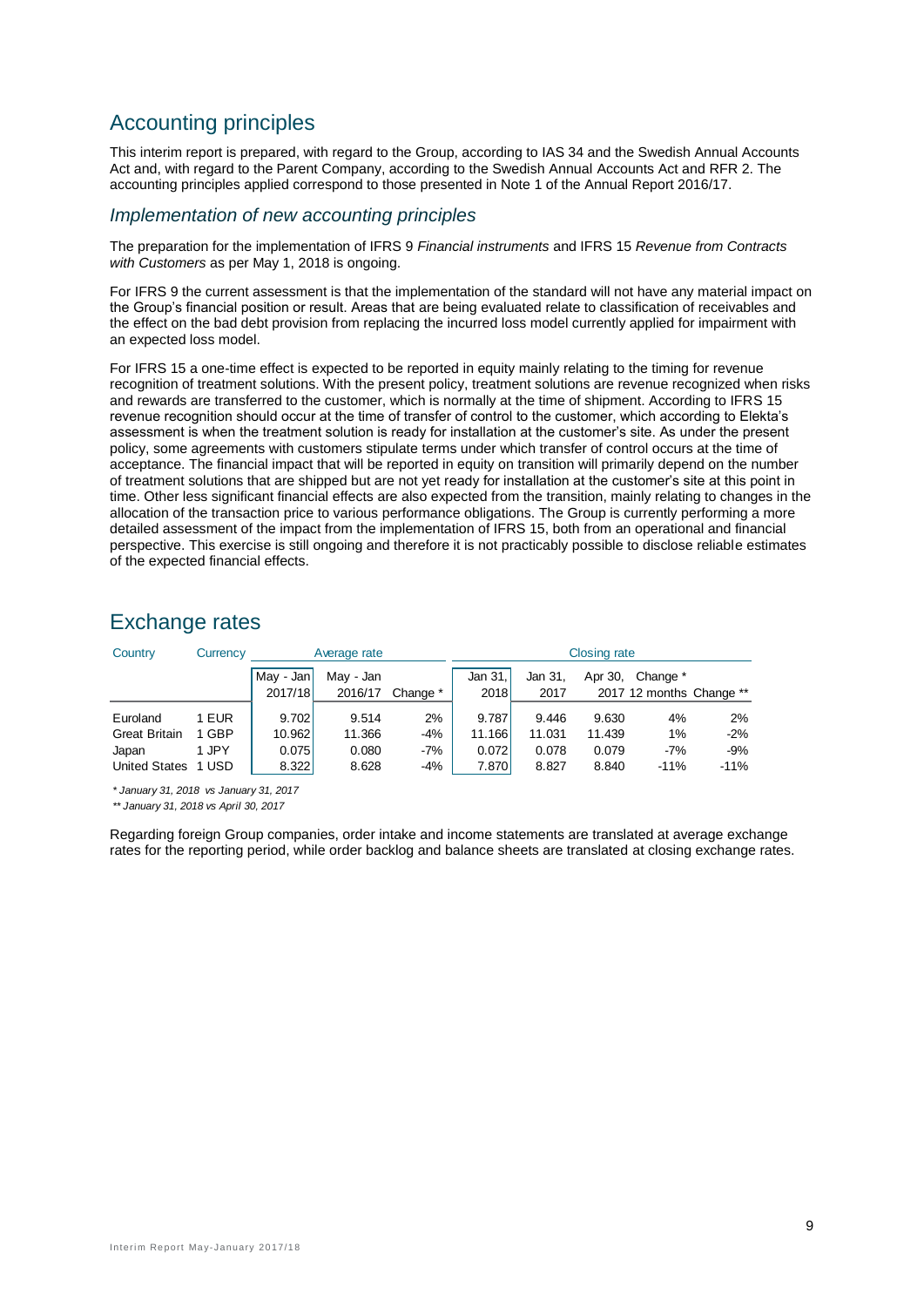#### CONSOLIDATED INCOME STATEMENT AND STATEMENT OF COMPREHENSIVE INCOME

| <b>INCOME STATEMENT</b>                                                           | Q3             |               | May - Jan | May - Jan | 12 months |                      |
|-----------------------------------------------------------------------------------|----------------|---------------|-----------|-----------|-----------|----------------------|
| <b>SEKM</b>                                                                       | 2017/18        | Q3<br>2016/17 | 2017/18   | 2016/17   | rolling   | May - Apr<br>2016/17 |
| Net sales                                                                         | 2,747          | 2,673         | 7,719     | 6,989     | 11,434    | 10,704               |
| Cost of products sold                                                             | $-1,595$       | $-1,611$      | $-4,464$  | $-4,138$  | $-6,603$  | $-6,277$             |
| Gross income                                                                      | 1,153          | 1,062         | 3,254     | 2,851     | 4,830     | 4,427                |
| Selling expenses                                                                  | $-277$         | $-279$        | $-882$    | $-869$    | $-1,178$  | $-1,165$             |
| Administrative expenses                                                           | $-244$         | $-234$        | $-724$    | $-680$    | $-972$    | $-928$               |
| R&D expenses                                                                      | $-264$         | $-261$        | $-862$    | $-733$    | $-1,147$  | $-1,018$             |
| Exchange rate differences                                                         | $-2$           | $-85$         | $-18$     | $-53$     | $-166$    | $-201$               |
| Operating result before items affecting comparability                             | 366            | 202           | 769       | 515       | 1,369     | 1,115                |
| Items affecting comparability                                                     |                | $-58$         |           | $-264$    | $-254$    | $-518$               |
| <b>Operating result</b>                                                           | 366            | 144           | 769       | 250       | 1,117     | 598                  |
| Result from participations in associates                                          | 3              | $-28$         | 6         | $-23$     | 12        | $-17$                |
| Interest income                                                                   | 21             | 6             | 44        | 17        | 58        | 31                   |
| Interest expenses and similar items                                               | $-59$          | $-64$         | $-156$    | $-196$    | $-231$    | $-271$               |
| Exchange rate differences                                                         |                | -3            |           | -5        | 5         | $-1$                 |
| Profit before tax                                                                 | 333            | 56            | 664       | 44        | 960       | 340                  |
| Income taxes                                                                      | $-25$          | $-13$         | $-109$    | -10       | $-313$    | $-214$               |
| Net income                                                                        | 308            | 42            | 555       | 33        | 648       | 126                  |
| Net income attributable to:                                                       |                |               |           |           |           |                      |
| Parent Company shareholders                                                       | 308            | 42            | 555       | 32        | 648       | 125                  |
| Non-controlling interests                                                         | $\Omega$       |               | $\Omega$  |           | $\Omega$  |                      |
|                                                                                   | 0.81           | 0.11          | 1.45      | 0.08      | 1.70      | 0.33                 |
| Earnings per share before dilution, SEK<br>Earnings per share after dilution, SEK | 0.81           | 0.11          | 1.45      | 0.08      | 1.70      | 0.33                 |
|                                                                                   |                |               |           |           |           |                      |
| STATEMENT OF COMPREHENSIVE INCOME                                                 |                |               |           |           |           |                      |
| <b>SEK M</b>                                                                      |                |               |           |           |           |                      |
| Net income                                                                        | 308            | 42            | 555       | 33        | 648       | 126                  |
| Other comprehensive income:                                                       |                |               |           |           |           |                      |
| Items that will not be reclassified to the income statement:                      |                |               |           |           |           |                      |
| Remeasurements of defined benefit pension plans                                   |                |               |           |           | 1         | 1                    |
| Tax                                                                               |                |               |           |           | $\Omega$  | $\mathbf 0$          |
| Total items that will not be reclassified to the income statement                 |                |               |           |           | 1         | $\mathbf{1}$         |
| Items that subsequently may be reclassified to the income statement:              |                |               |           |           |           |                      |
| Revaluation of cash flow hedges                                                   | 69             | 104           | 107       | $-129$    | 270       | 34                   |
| Translation differences from foreign operations                                   | $-51$          | $-292$        | $-184$    | 214       | $-34$     | 364                  |
| Tax                                                                               | $-14$          | $-20$         | $-21$     | 25        | $-53$     | $-7$                 |
| Total items that subsequently may be reclassified to the income statement         | $\overline{4}$ | $-208$        | $-98$     | 110       | 183       | 391                  |
| Other comprehensive income for the period                                         | $\overline{4}$ | $-208$        | $-98$     | 110       | 184       | 392                  |
| Total comprehensive income for the period                                         | 312            | $-166$        | 457       | 143       | 832       | 518                  |
| Comprehensive income attributable to:                                             |                |               |           |           |           |                      |
| Parent Company shareholders                                                       | 312            | $-166$        | 457       |           | 832       | 517                  |
|                                                                                   |                |               |           | 142       |           | 1                    |
| Non-controlling interests                                                         | $\Omega$       |               | $\Omega$  | 1         | $\Omega$  |                      |

#### RESULT OVERVIEW

| <b>RESULI UVERVIEW</b>                                         |                 |         |           |                 |           |           |
|----------------------------------------------------------------|-----------------|---------|-----------|-----------------|-----------|-----------|
|                                                                | Q3l             | Q3      | May - Jan | May - Jan       | 12 months | May - Apr |
| SEK M                                                          | 2017/18         | 2016/17 | 2017/18   | 2016/17         | rollinal  | 2016/17   |
| Operating result/EBIT before items affecting comparability     | <b>366</b>      | 202     | 769       | 515             | 1.369     | 1.115     |
| Bad debt losses                                                | 10 <sup>1</sup> |         | 38        | 30 <sup>1</sup> | 54        | 46        |
| Amortization:                                                  |                 |         |           |                 |           |           |
| Capitalized development costs                                  | 98              | 94      | 305       | 250             | 435       | 380       |
| Assets relating to business combinations                       | 27              | 28      | 85        | 88              | 116       | 119       |
| EBITA before items affecting comparability and bad debt losses | 502             | 325     | 1.197     | 882             | 1.976     | 1.661     |
|                                                                |                 |         |           |                 |           |           |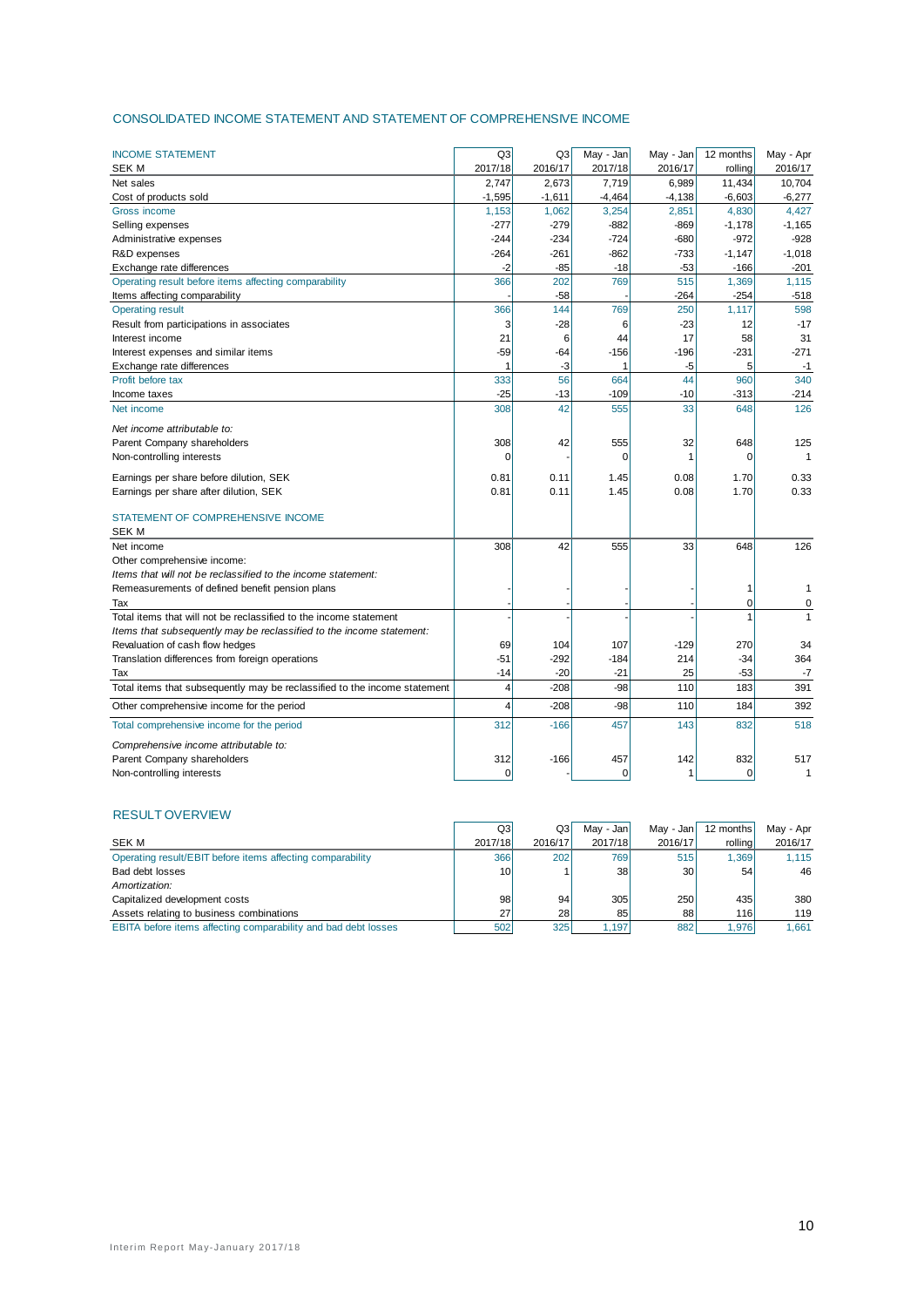## CONSOLIDATED BALANCE SHEET

|                                         | Jan 31, | Jan 31,                  | Apr 30, |
|-----------------------------------------|---------|--------------------------|---------|
| <b>SEK M</b>                            | 2018    | 2017                     | 2017    |
| Non-current assets                      |         |                          |         |
| Intangible assets                       | 8,445   | 8,577                    | 8,704   |
| Tangible fixed assets                   | 830     | 776                      | 795     |
| <b>Financial assets</b>                 | 285     | 285                      | 308     |
| Deferred tax assets                     | 260     | 286                      | 375     |
| Total non-current assets                | 9,820   | 9,924                    | 10,181  |
| <b>Current assets</b>                   |         |                          |         |
| Inventories                             | 1,243   | 1,244                    | 936     |
| Accounts receivable                     | 3,505   | 3,324                    | 3.726   |
| Accrued income                          | 1,177   | 1,701                    | 1,640   |
| Current tax assets                      | 172     | 273                      | 191     |
| Derivative financial instruments        | 162     | 65                       | 92      |
| Other current receivables               | 926     | 873                      | 802     |
| Short-term investments                  | 89      |                          |         |
| Cash and cash equivalents               | 3,523   | 2,284                    | 3,383   |
| <b>Total current assets</b>             | 10,797  | 9,764                    | 10,769  |
| <b>Total assets</b>                     | 20,617  | 19,688                   | 20,950  |
| Elekta's owners' equity                 | 7,040   | 6,422                    | 6,774   |
| Non-controlling interests               | 0       | $\overline{\phantom{a}}$ | 0       |
| <b>Total equity</b>                     | 7,040   | 6,422                    | 6,774   |
| Non-current liabilities                 |         |                          |         |
| Long-term interest-bearing liabilities  | 4,180   | 3,234                    | 5,272   |
| Deferred tax liabilities                | 593     | 654                      | 778     |
| Long-term provisions                    | 159     | 132                      | 142     |
| Other long-term liabilities             | 57      | 79                       | 33      |
| <b>Total non-current liabilities</b>    | 4,989   | 4,099                    | 6,224   |
| <b>Current liabilities</b>              |         |                          |         |
| Short-term interest-bearing liabilities | 883     | 1,896                    | 0       |
| Accounts payable                        | 962     | 849                      | 1,000   |
| Advances from customers                 | 2,643   | 2,550                    | 2,531   |
| Prepaid income                          | 1,830   | 1,603                    | 1,874   |
| Accrued expenses                        | 1,688   | 1,709                    | 1,875   |
| Current tax liabilities                 | 93      | 57                       | 111     |
| Short-term provisions                   | 140     | 113                      | 231     |
| Derivative financial instruments        | 49      | 154                      | 48      |
| Other current liabilities               | 300     | 234                      | 281     |
| <b>Total current liabilities</b>        | 8,589   | 9,166                    | 7,952   |
| Total equity and liabilities            | 20,617  | 19,688                   | 20,950  |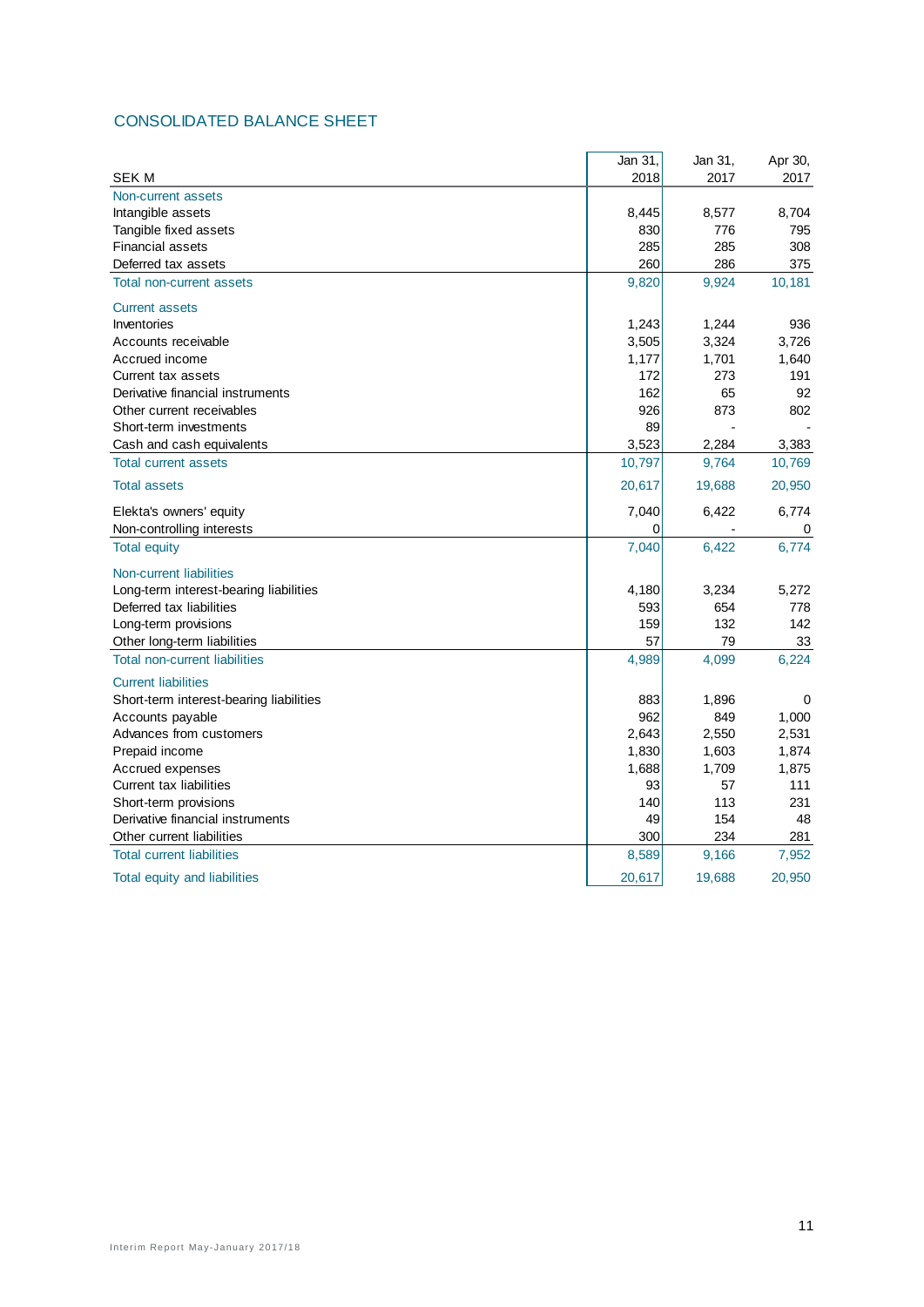#### CASH FLOW

|                                                          | Q <sub>3</sub> | Q3      | May - Jan | May - Jan | 12 months | May - Apr |
|----------------------------------------------------------|----------------|---------|-----------|-----------|-----------|-----------|
| <b>SEK M</b>                                             | 2017/18        | 2016/17 | 2017/18   | 2016/17   | rolling   | 2016/17   |
| Profit before tax                                        | 333            | 55      | 664       | 44        | 960       | 340       |
| Amortization and depreciation                            | 162            | 161     | 502       | 455       | 702       | 655       |
| Interest net                                             | 19             | 46      | 69        | 138       | 109       | 178       |
| Other non-cash items                                     | 175            | 29      | 162       | $-15$     | 227       | 50        |
| Interest received and paid                               | $-36$          | $-48$   | $-87$     | $-151$    | $-125$    | $-189$    |
| Income taxes paid                                        | $-66$          | $-81$   | $-176$    | $-203$    | $-241$    | $-268$    |
| Operating cash flow                                      | 587            | 162     | 1,133     | 267       | 1,633     | 767       |
| Increase (-)/decrease (+) in inventories                 | $-146$         | $-14$   | $-340$    | $-107$    | $-2$      | 231       |
| Increase (-)/decrease (+) in operating receivables       | $-167$         | 67      | 181       | 403       | $-64$ *   | 158       |
| Increase (+)/decrease (-) in operating liabilities       | 418            | 179     | 196       | $33*$     | 825 *     | 662 *     |
| Change in working capital                                | 105            | 232     | 36        | 329       | 758       | 1,051     |
| Cash flow from operating activities                      | 691            | 394     | 1,170     | 596       | 2,393     | 1,819     |
| Investments intangible assets                            | $-162$         | $-132$  | $-436$    | $-468*$   | $-601$ *  | $-633$ *  |
| Investments other assets                                 | $-51$          | $-39$   | $-161$    | $-100$    | $-202$    | $-141$    |
| Sale of fixed assets                                     | $\Omega$       |         | $38*$     |           | 38'       | 0         |
| Continuous investments                                   | $-212$         | $-171$  | $-559$    | $-568$    | $-765$    | $-774$    |
| Cash flow after continuous investments                   | 479            | 223     | 610       | 28        | 1,627     | 1,045     |
| Increase(-)/decrease(+) in short-term investments        |                |         | $-89$     |           | $-89$     |           |
| Business combinations and investments in other shares    | $-6$           |         | $-42$     | $-13$     | $-47$     | $-18$     |
| Cash flow after investments                              | 474            | 223     | 479       | 15        | 1,491     | 1,027     |
| Cash flow from financing activities                      | -6             | 11      | $-192$    | $-130$    | $-117$    | $-55$     |
| Cash flow for the period                                 | 468            | 234     | 288       | $-114$    | 1,374     | 972       |
| Change in cash and cash equivalents during the period    |                |         |           |           |           |           |
| Cash and cash equivalents at the beginning of the period | 3,124          | 2,121   | 3.383     | 2,273     | 2,284     | 2,273     |
| Cash flow for the period                                 | 468            | 234     | 288       | $-114$    | 1.374     | 972       |
| Exchange rate differences                                | $-69$          | $-70$   | $-147$    | 125       | $-134$    | 138       |
| Cash and cash equivalents at the end of the period       | 3.523          | 2.284   | 3,523     | 2.284     | 3.523     | 3,383     |

*\* Adjusted for receivables/liabilities relating to investments/sale of fixed assets.*

## CHANGES IN EQUITY

| <u>ULIMNULU IN LUULI I</u>                |           |           |           |
|-------------------------------------------|-----------|-----------|-----------|
|                                           | May - Jan | May - Jan | May - Apr |
| <b>SEK M</b>                              | 2017/18   | 2016/17   | 2016/17   |
| Attributable to Elekta's owners           |           |           |           |
| Opening balance                           | 6,774     | 6,402     | 6,402     |
| Comprehensive income for the period       | 457       | 142       | 517       |
| Incentive programs including deferred tax |           | 4         | 5         |
| Conversion of convertible loan            |           | 0         | 72        |
| Acquisition of non-controlling interest   |           | $-31$     | $-31$     |
| Dividend                                  | $-191$    | $-95$     | $-191$    |
| Total                                     | 7,040     | 6,422     | 6,774     |
| Attributable to non-controlling interests |           |           |           |
| Opening balance                           | 0         | 10        | 10        |
| Comprehensive income for the period       |           |           |           |
| Acquisition of non-controlling interest   |           | $-1$      | -1        |
| Dividend                                  |           | $-10$     | $-10$     |
| <b>Total</b>                              | ŋ         |           | $\Omega$  |
| Closing balance                           | 7,040     | 6,422     | 6,774     |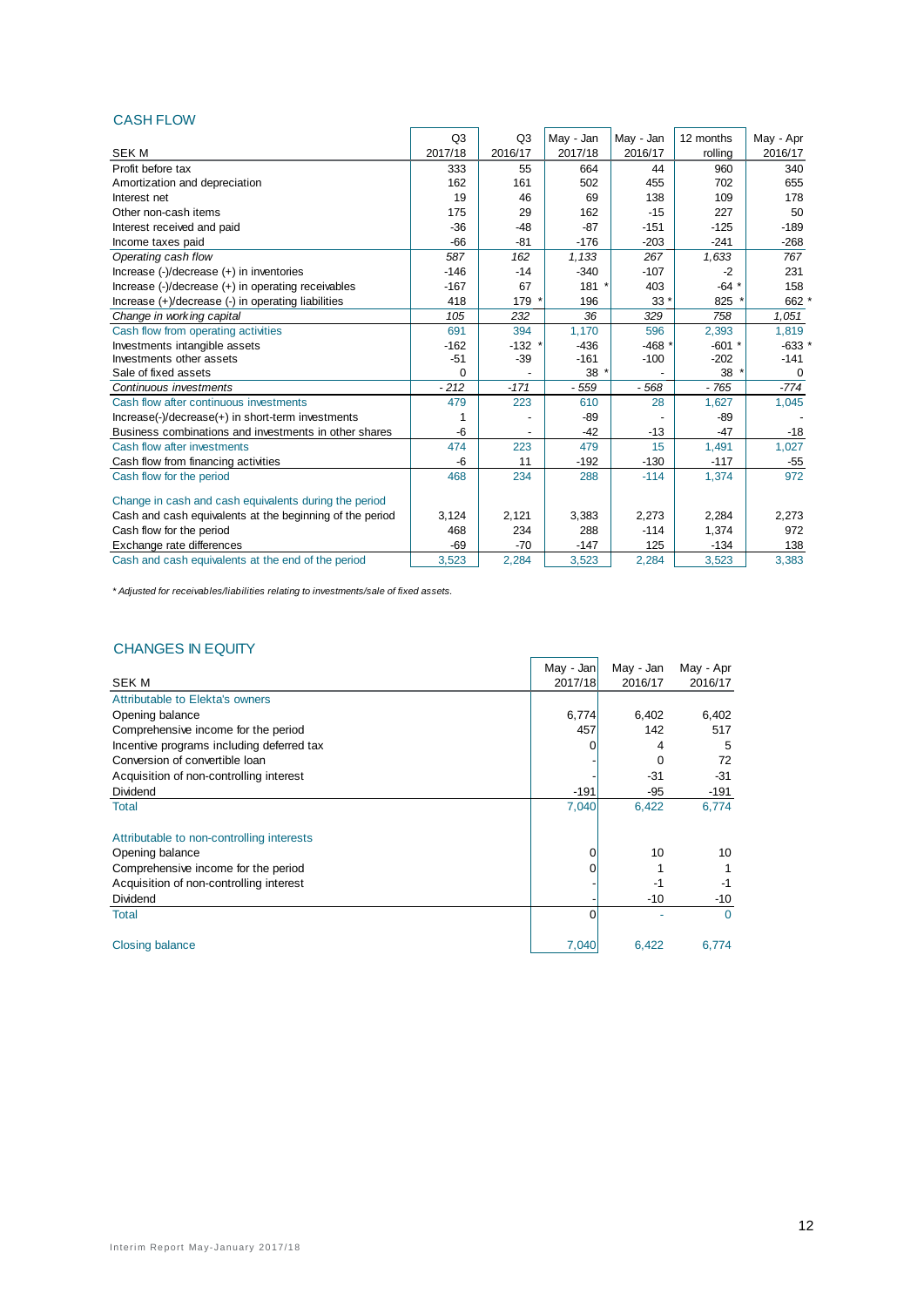## Financial instruments

The table below shows the fair value of the Group's financial instruments, for which fair value is different than carrying value. The fair value of all other financial instruments is assumed to correspond to the carrying value.

|                                         | Jan 31, 2018 |        | Jan 31, 2017 |            | Apr 30, 2017 |            |  |
|-----------------------------------------|--------------|--------|--------------|------------|--------------|------------|--|
|                                         | Carrying     | Fairl  | Carrying     |            |              |            |  |
| SEK M                                   | amount       | valuel | amount       | Fair value | amount       | Fair value |  |
| Long-term interest-bearing liabilities  | 4.180        | 4.196  | 3.234        | 3.310      | 5.272        | 5.322      |  |
| Short-term interest-bearing liabilities | 883          | 883    | 1.896        | 1.915      |              |            |  |

The Group's financial assets and financial liabilities, which have been measured at fair value, have been categorized in the fair value hierarchy. The different levels are defined as follows:

Level 1: Quoted prices on an active market for identical assets or liabilities.

Level 2: Other observable data than quoted prices included in Level 1, either directly

(that is, price quotations) or indirectly (that is, obtained from price quotations).

Level 3: Data not based on observable market data.

#### FINANCIAL INSTRUMENTS MEASURED AT FAIR VALUE

| <b>SEK M</b>                                                    | Level | Jan 31,<br>2018 | Jan 31,<br>2017 | Apr 30,<br>2017 |
|-----------------------------------------------------------------|-------|-----------------|-----------------|-----------------|
| <b>FINANCIAL ASSETS</b>                                         |       |                 |                 |                 |
| Financial assets measured at fair value through profit or loss: |       |                 |                 |                 |
| Derivative financial instruments – non-hedge accounting         | 2     | 45              | 54              | 44              |
| Derivatives used for hedging purposes:                          |       |                 |                 |                 |
| Derivative financial instruments – hedge accounting             | 2     | 148             | 15              | 63              |
| <b>Total financial assets</b>                                   |       | 193             | 69              | 107             |
| <b>FINANCIAL LIABILITIES</b>                                    |       |                 |                 |                 |
| Financial liabilities at fair value through profit or loss:     |       |                 |                 |                 |
| Derivative financial instruments – non-hedge accounting         | 2     | 46              | 22              | 20              |
| Contingent consideration                                        | 3     | 30              | 101             | 77              |
| Derivatives used for hedging purposes:                          |       |                 |                 |                 |
| Derivative financial instruments – hedge accounting             | 2     | 4               | 143             | 28              |
| <b>Total financial liabilities</b>                              |       | 81              | 266             | 125             |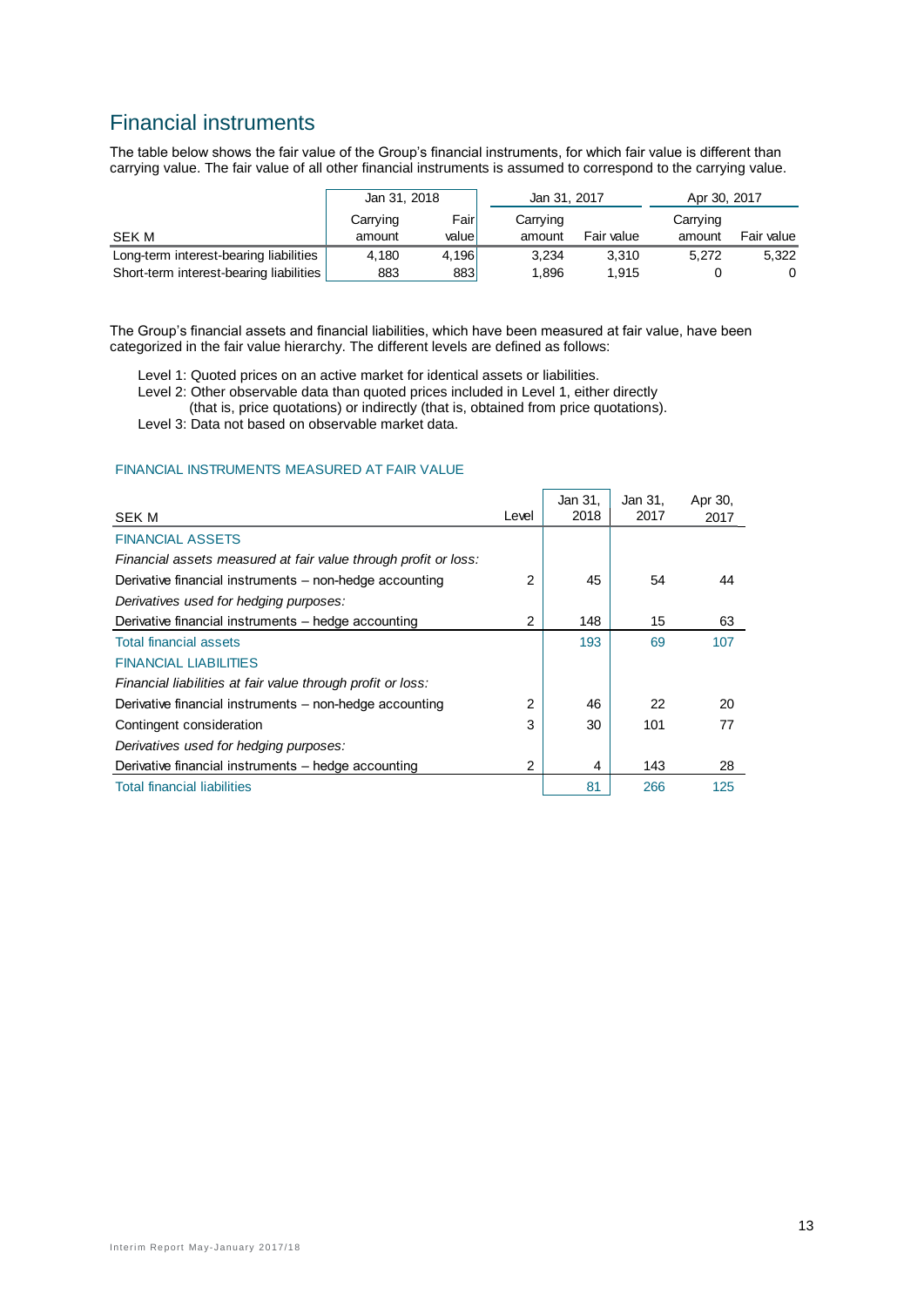#### KEY FIGURES

|                                   | May - Apr | May - Apr | May - Apr | May - Apr      | May - Apr | May - Jan | May - Jan |
|-----------------------------------|-----------|-----------|-----------|----------------|-----------|-----------|-----------|
|                                   | 2012/13   | 2013/14   | 2014/15   | 2015/16        | 2016/17   | 2016/17   | 2017/18   |
|                                   |           |           |           |                |           |           |           |
| Gross order intake, SEK M         | n/a       | n/a       | 12,825    | 13,821         | 14,064    | 9,698     | 9,838     |
| Net sales, SEK M                  | 10,339    | 10,694    | 10,839    | 11,221         | 10,704    | 6,989     | 7,719     |
| Order backlog, SEK M              | 11,942    | 13,609    | 17,087    | 18,239         | 22,459    | 21,932    | 22,197    |
| Operating result, SEK M           | 2,012     | 1,727     | 937       | 423            | 598       | 250       | 769       |
| Operating margin before items     |           |           |           |                |           |           |           |
| affecting comparability, %        | 20        | 18        | 9         | 9              | 10        |           | 10        |
| Operating margin, %               | 19        | 16        | 9         | 4              | 6         |           | 10        |
| Profit margin, %                  | 17        | 14        |           | $\overline{2}$ | 3         |           | 9         |
| Shareholders' equity, SEK M       | 5,560     | 6,257     | 6,646     | 6,412          | 6,774     | 6,422     | 7,040     |
| Capital employed, SEK M           | 10,112    | 10,743    | 12,678    | 11,360         | 12,046    | 11,552    | 12,103    |
| Net debt, SEK M                   | 1,985     | 2,239     | 2,768     | 2,677          | 1,889     | 2,846     | 1,450     |
| Net debt/equity ratio, multiple   | 0.36      | 0.36      | 0.42      | 0.42           | 0.28      | 0.44      | 0.21      |
| Return on shareholders' equity, % | 27        | 21        | 9         | 2              | 2         |           | 10        |
| Return on capital employed, %     | 21        | 17        | 9         | 4              | 5         |           | 10        |
| Operational cash conversion, %    | 79        | 60        | 126       | 111            | 145       | 85        | 92        |
| Average number of employees       | 3,336     | 3,631     | 3,679     | 3,677          | 3,581     | 3,567     | 3,692     |

#### DATA PER SHARE

|                                | May - Apr | May - Apr | May - Apr | May - Apr | May - Apr | May - Jan | May - Jan |
|--------------------------------|-----------|-----------|-----------|-----------|-----------|-----------|-----------|
|                                | 2012/13   | 2013/14   | 2014/15   | 2015/16   | 2016/17   | 2016/17   | 2017/18   |
|                                |           |           |           |           |           |           |           |
| Earnings per share             |           |           |           |           |           |           |           |
| before dilution. SEK           | 3.52      | 3.01      | 1.45      | 0.36      | 0.33      | 0.08      | 1.45      |
| after dilution. SEK            | 3.52      | 3.00      | 1.45      | 0.36      | 0.33      | 0.08      | 1.45      |
| Cash flow per share            |           |           |           |           |           |           |           |
| before dilution. SEK           | 3.17      | 1.31      | 1.78      | 1.00      | 2.69      | 0.04      | 1.25      |
| after dilution. SEK            | 3.17      | 1.24      | 1.78      | 1.00      | 2.69      | 0.04      | 1.25      |
| Shareholders' equity per share |           |           |           |           |           |           |           |
| before dilution, SEK           | 14.55     | 16.39     | 17.41     | 16.79     | 17.73     | 16.84     | 18.43     |
| after dilution, SEK            | 14.55     | 20.32     | 17.41     | 16.79     | 17.73     | 16.84     | 18.43     |
| Average number of shares       |           |           |           |           |           |           |           |
| before dilution, 000s          | 380,672   | 381,277   | 381,287   | 381,288   | 381,306   | 381,288   | 382,027   |
| after dilution, 000s           | 380,672   | 400,686   | 381,287   | 381,288   | 381,306   | 381,288   | 382,027   |
| Number of shares at closing    |           |           |           |           |           |           |           |
| before dilution, 000s *        | 381,270   | 381,287   | 381,287   | 381,288   | 382,027   | 381,288   | 382,027   |
| after dilution, 000s           | 381,270   | 400,696   | 381,287   | 381,288   | 382,027   | 381,288   | 382,027   |

In September 2012 a 4:1 share split was conducted. The data per share and number of shares has been restated pro forma. \*Number of registered shares at closing excluding treasury shares (1,541,368 per January 31, 2018).

#### DATA PER QUARTER

|                                   |       | 2015/16 |        | 2016/17 |       |       |       | 2017/18 |       |  |
|-----------------------------------|-------|---------|--------|---------|-------|-------|-------|---------|-------|--|
| <b>SEK M</b>                      | Q3    | Q4      | Q1     | Q2      | Q3    | Q4    | Q1    | Q2      | Q3    |  |
| Gross order intake                | 2,616 | 5.238   | 2.662  | 3.383   | 3.653 | 4.366 | 2.738 | 3.267   | 3.833 |  |
| Net sales                         | 2.547 | 3,607   | 1,882  | 2,434   | 2,673 | 3.715 | 2,169 | 2,802   | 2,747 |  |
| EBITA before items affecting      |       |         |        |         |       |       |       |         |       |  |
| comparability and bad debt losses | 335   | 785     | 166    | 391     | 325   | 779   | 187   | 509     | 502   |  |
| Operating result                  | 56    | 155     | -34    | 140     | 144   | 347   | 38    | 365     | 366   |  |
| Cash flow from                    |       |         |        |         |       |       |       |         |       |  |
| operating activities              | 327   | 846     | $-139$ | 342     | 394   | 1.222 | 76    | 403     | 691   |  |
|                                   |       |         |        |         |       |       |       |         |       |  |

#### ORDER INTAKE GROWTH BASED ON CONSTANT EXCHANGE RATES \*

|                                   | 2015/16 |    | 2016/17 |       |     |       | 2017/18 |       |    |
|-----------------------------------|---------|----|---------|-------|-----|-------|---------|-------|----|
|                                   | Q3      | Q4 | Q1      | Q2    | Q3  | Q4    | Q1      | Q2    | Q3 |
| North and South America, %        | 23      | 15 | -16     | 4     | -6  | $-19$ | -6      | 14    | 15 |
| Europe, Middle East and Africa, % | -43     | 38 | 14      | $-17$ | 116 | -32   | -4      | -5    | -5 |
| Asia Pacific, %                   |         | -5 | 20      | 10    |     | -5    |         | $-11$ | 33 |
| Group, %                          | -15     | 16 |         | -2    | 34  | $-20$ |         |       | 9  |

*\* From Q1 2016/17 the numbers are based on gross order intake.*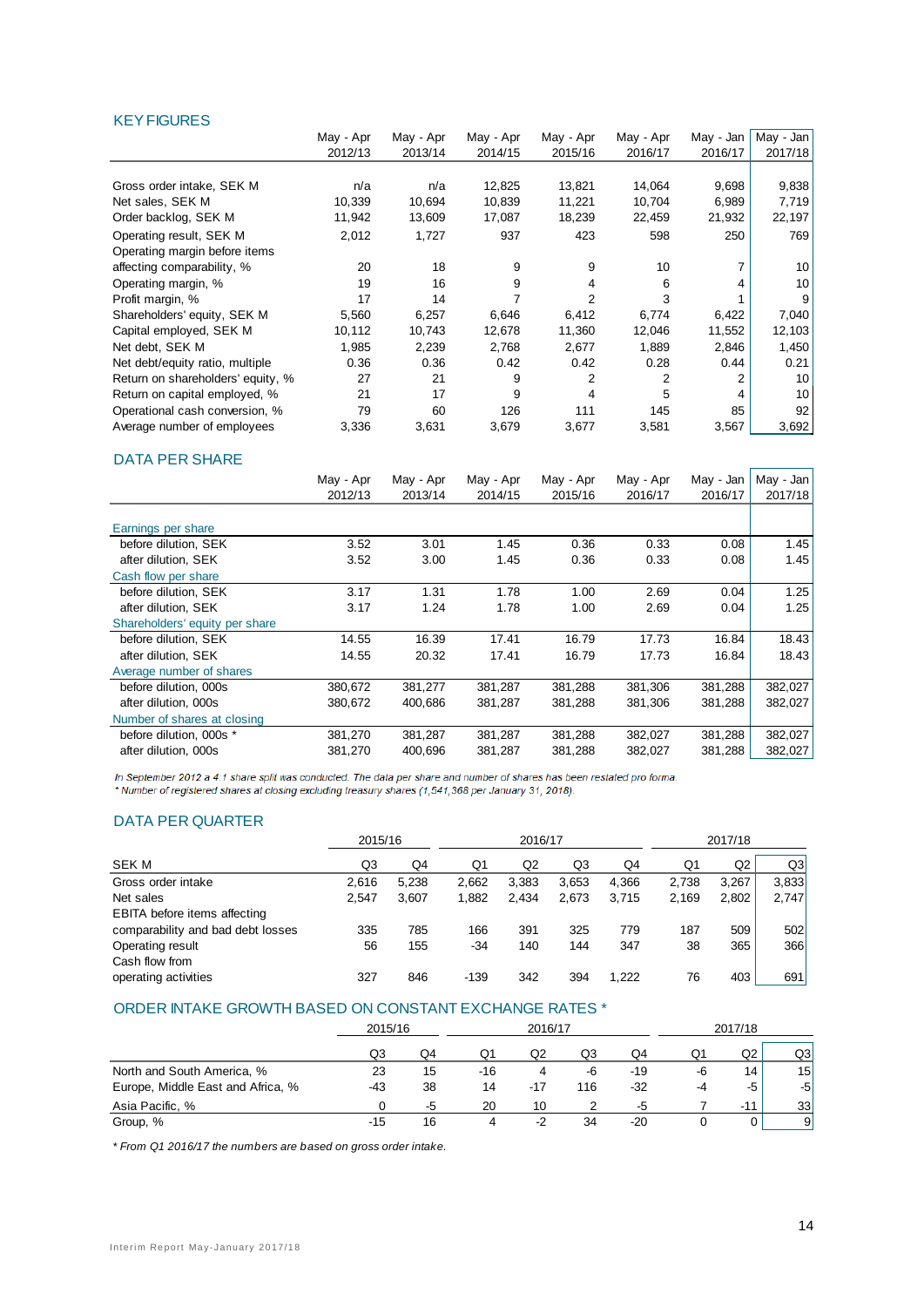## Segment reporting

Elekta applies geographical segmentation. Order intake, net sales and contribution margin for respective regions are reported to Elekta's CFO and CEO (chief operating decision makers). The regions' expenses are directly attributable to the respective region reported including cost of products sold. Global costs for R&D, marketing, management of product supply centers and Parent Company are not allocated per region. Currency exposure is concentrated to product supply centers. The majority of exchange differences in operations are reported in global costs.

#### Segment reporting

| May - Jan 2017/18                                     |               | Europe,     |              |                          |             |           |
|-------------------------------------------------------|---------------|-------------|--------------|--------------------------|-------------|-----------|
|                                                       | North and     | Middle East |              | Other/                   |             | $%$ of    |
| <b>SEK M</b>                                          | South America | and Africa  | Asia Pacific | Group-wide               | Group total | net sales |
| Net sales                                             | 2.696         | 2.849       | 2.174        |                          | 7.719       |           |
| Regional expenses                                     | $-1,710$      | $-1.936$    | $-1,492$     |                          | $-5,138$    | 67%       |
| Contribution margin                                   | 986           | 913         | 682          |                          | 2.581       | 33%       |
| Contribution margin, %                                | 37%           | 32%         | 31%          |                          |             |           |
| Global costs                                          |               |             |              | $-1.812$                 | $-1.812$    | 23%       |
| Operating result before items affecting comparability | 986           | 913         | 682          | $-1,812$                 | 769         | 10%       |
| Items affecting comparability                         |               |             |              | $\overline{\phantom{a}}$ |             |           |
| <b>Operating result</b>                               | 986           | 913         | 682          | $-1.812$                 | 769         | 10%       |
| Net financial items                                   |               |             |              | $-105$                   | $-105$      |           |
| Profit before tax                                     | 986           | 913         | 682          | $-1.918$                 | 664         |           |

May - Jan 2016/17 Europe,

| $11101$ via $11211$                                   |               | Lui Upu,    |              |            |             |           |
|-------------------------------------------------------|---------------|-------------|--------------|------------|-------------|-----------|
|                                                       | North and     | Middle East |              | Other/     |             | $%$ of    |
| SEK M                                                 | South America | and Africa  | Asia Pacific | Group-wide | Group total | net sales |
| Net sales                                             | 2.745         | 2.183       | 2.061        |            | 6.989       |           |
| Regional expenses                                     | $-1,818$      | $-1,473$    | $-1,437$     |            | $-4,728$    | 68%       |
| Contribution margin                                   | 927           | 710         | 624          |            | 2.261       | 32%       |
| Contribution margin, %                                | 34%           | 33%         | 30%          |            |             |           |
| Global costs                                          |               |             |              | $-1.745$   | $-1.745$    | 25%       |
| Operating result before items affecting comparability | 927           | 710         | 624          | $-1.745$   | 515         | 7%        |
| Items affecting comparability                         |               |             |              | $-264$     | $-264$      |           |
| <b>Operating result</b>                               | 927           | 710         | 624          | $-2.009$   | 250         | 4%        |
| Net financial items                                   |               |             |              | $-207$     | $-207$      |           |
| Profit before tax                                     | 927           | 710         | 624          | $-2.216$   | 44          |           |

| May - Apr 2016/17                                     |               | Europe,     |              |            |             |           |
|-------------------------------------------------------|---------------|-------------|--------------|------------|-------------|-----------|
|                                                       | North and     | Middle East |              | Other/     |             | $%$ of    |
| SEK M                                                 | South America | and Africa  | Asia Pacific | Group-wide | Group total | net sales |
| Net sales                                             | 4.147         | 3.444       | 3.114        |            | 10.704      |           |
| Regional expenses                                     | $-2.600$      | $-2,365$    | $-2.174$     |            | $-7,139$    | 67%       |
| Contribution margin                                   | 1.547         | 1.079       | 940          |            | 3,565       | 33%       |
| Contribution margin, %                                | 37%           | 31%         | 30%          |            |             |           |
| Global costs                                          |               |             |              | $-2.450$   | $-2,450$    | 23%       |
| Operating result before items affecting comparability | 1.547         | 1.079       | 940          | $-2.450$   | 1.115       | 10%       |
| Items affecting comparability                         |               |             |              | -518       | $-518$      |           |
| <b>Operating result</b>                               | 1.547         | 1.079       | 940          | $-2.968$   | 598         | 6%        |
| Net financial items                                   |               |             |              | $-258$     | $-258$      |           |
| Profit before tax                                     | 1.547         | 1.079       | 940          | $-3.226$   | 340         |           |

| 12 months rolling                                     |               | Europe,     |              |            |             |           |
|-------------------------------------------------------|---------------|-------------|--------------|------------|-------------|-----------|
|                                                       | North and     | Middle East |              | Other/     |             | $%$ of    |
| <b>SEK M</b>                                          | South America | and Africa  | Asia Pacific | Group-wide | Group total | net sales |
| Net sales                                             | 4.098         | 4.110       | 3.227        |            | 11.434      |           |
| Regional expenses                                     | $-2,492$      | $-2.828$    | $-2.229$     |            | $-7.548$    | 66%       |
| Contribution margin                                   | 1.606         | 1.281       | 998          |            | 3.885       | 34%       |
| Contribution margin, %                                | 39%           | 31%         | 31%          |            |             |           |
| Global costs                                          |               |             |              | $-2.516$   | $-2.516$    | 22%       |
| Operating result before items affecting comparability | 1.606         | 1.281       | 998          | $-2.516$   | 1.369       | 12%       |
| Items affecting comparability                         |               |             |              | $-254$     | $-254$      |           |
| <b>Operating result</b>                               | 1.606         | 1.281       | 998          | $-2.770$   | 1.117       | 10%       |
| Net financial items                                   |               |             |              | $-156$     | $-156$      |           |
| Profit before tax                                     | 1.606         | 1.281       | 998          | $-2.927$   | 960         |           |

Elekta's operations are characterized by significant quarterly variations in delivery volumes and product mix, which have a direct impact on net sales and profits. This is accentuated when the operation is split into segments, as is the impact of currency fluctuations between the years.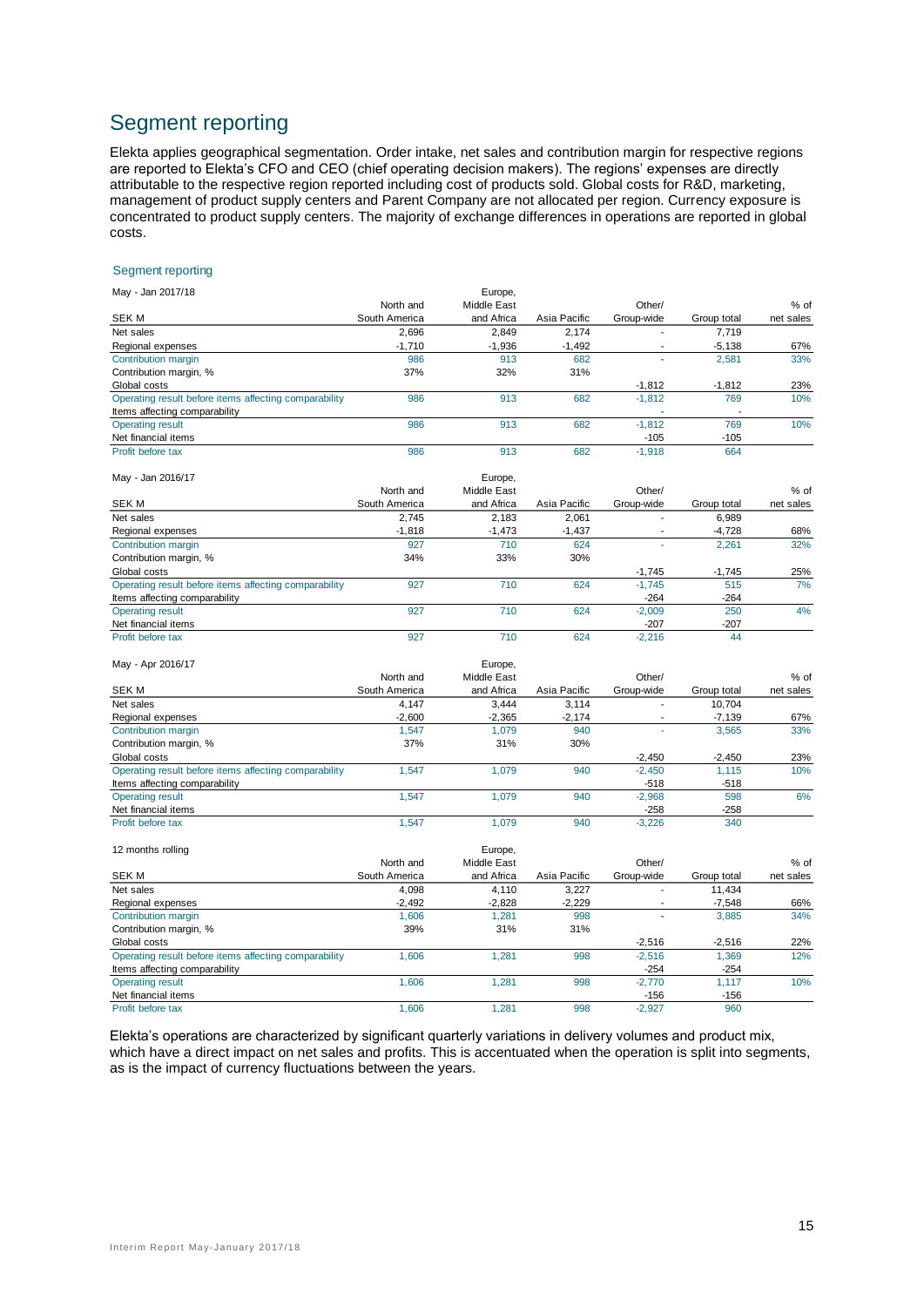#### PARENT COMPANY

#### INCOME STATEMENT AND STATEMENT OF COMPREHENSIVE INCOME

|                                   | May-Jan | May-Jan  |
|-----------------------------------|---------|----------|
| <b>SEK M</b>                      | 2017/18 | 2016/17  |
| Operating expenses                | $-128$  | $-130$   |
| Financial net                     | 444     | 91       |
| Income after financial items      | 315     | $-39$    |
| Tax                               | 17      | 39       |
| Net income                        | 332     | $\Omega$ |
|                                   |         |          |
| Statement of comprehensive income |         |          |
| Net income                        | 332     | $\Omega$ |
| Other comprehensive income        |         |          |
| Total comprehensive income        | 332     | $\Omega$ |

#### BALANCE SHEET

|                                            | Jan 31, | Apr 30, |
|--------------------------------------------|---------|---------|
| <b>SEK M</b>                               | 2018    | 2017    |
| Non-current assets                         |         |         |
| Intangible assets                          | 71      | 75      |
| Shares in subsidiaries                     | 2,221   | 2,222   |
| Receivables from subsidaries               | 1,901   | 2,679   |
| Other financial assets                     | 27      | 26      |
| Deferred tax assets                        | 80      | 63      |
| <b>Total non-current assets</b>            | 4,300   | 5,065   |
| <b>Current assets</b>                      |         |         |
| Receivables from subsidaries               | 3,650   | 3,870   |
| Other current receivables                  | 43      | 31      |
| Other short-term investments               | 89      |         |
| Cash and cash equivalents                  | 2,746   | 2,479   |
| <b>Total current assets</b>                | 6,528   | 6,380   |
| <b>Total assets</b>                        | 10,828  | 11,445  |
| Shareholders' equity                       | 2,747   | 2,606   |
| Non-current liabilities                    |         |         |
| Long-term interest-bearing liabilities     | 4,177   | 5,268   |
| Long-term liabilities to Group companies   | 39      | 39      |
| Long-term provisions                       | 9       | 36      |
| <b>Total non-current liabilities</b>       | 4,225   | 5,343   |
| <b>Current liabilities</b>                 |         |         |
| Short-term interest-bearing liabilities    | 883     |         |
| Short-term liabilities to Group companies  | 2,843   | 3.342   |
| Short-term provisions                      | 29      | 30      |
| Other current liabilities                  | 101     | 123     |
| <b>Total current liabilities</b>           | 3,856   | 3,495   |
| Total shareholders' equity and liabilities | 10,828  | 11.445  |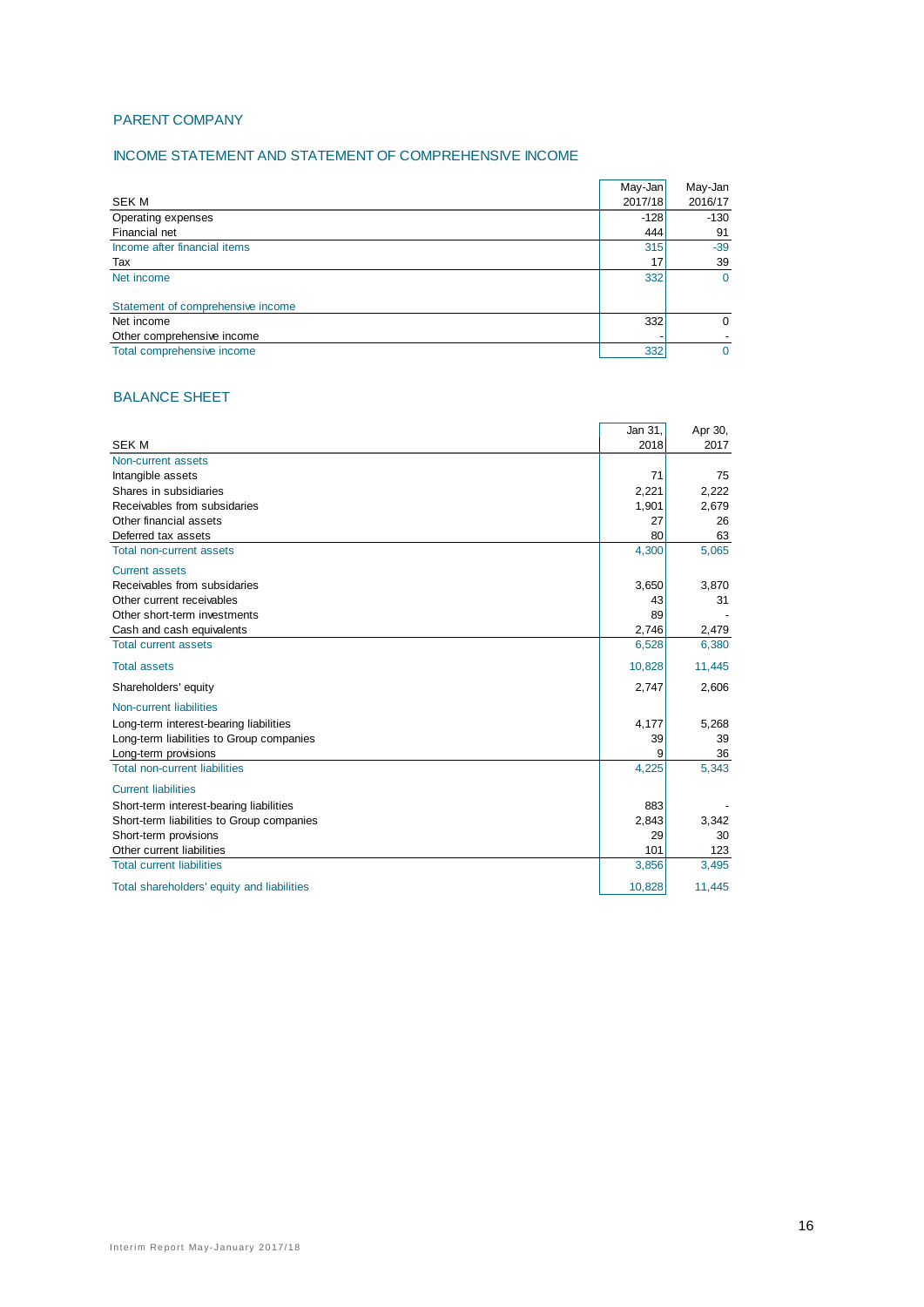## Alternative performance measures

Alternative Performance Measures (APMs) are measures and key figures that Elekta's management and other stakeholders use when managing and analyzing Elekta's business performance. These measures are not substitutes, but rather supplements to financial reporting measures prepared in accordance with IFRS. Key figures and other APMs used by Elekta are defined on [www.elekta.com/investors/financials/definitions.php.](http://www.elekta.com/investors/financials/definitions.php) Definitions and additional information on APMs can also be found on pages 111-114 in the Annual Report 2016/17.

## *Order and sales growth based on constant exchange rates*

Elekta's order intake and sales are, to a large extent, reported in subsidiaries with other functional currencies than SEK, which is the group reporting currency. In order to present order and sales growth on a more comparable basis and to show the impact of currency fluctuations, order and sales growth based on constant exchange rates are presented. The schedules below present growth based on constant exchange rates reconciled to the total growth reported in accordance with IFRS.

|                                         | North and     |         | Europe, Middle   |         |                |         |             |         |  |
|-----------------------------------------|---------------|---------|------------------|---------|----------------|---------|-------------|---------|--|
| Change gross order intake               | South America |         | East, and Africa |         | Asia Pacific   |         | Group total |         |  |
|                                         |               | % SEK M |                  | % SEK M |                | % SEK M |             | % SEK M |  |
| Q3 2017/18 vs. Q3, 2016/17              |               |         |                  |         |                |         |             |         |  |
| Change based on constant exchange rates | 15            | 148     | -5               | -99     | 33             | 281     | 9           | 330     |  |
| Currency effects                        | -9            | -85     | 0                | 15      | -9             | $-80$   | -4          | $-150$  |  |
| Reported change                         | 6             | 63      | $-5$             | $-84$   | 24             | 201     | 5           | 180     |  |
| Q3 2016/17 vs. Q3 2015/16               |               |         |                  |         |                |         |             |         |  |
| Change based on constant exchange rates | -6            | $-61$   | 116              | 949     | 2              | 16      | 34          | 904     |  |
| Currency effects                        | 3             | 32      | 5                | 41      | 8              | 59      | 5           | 132     |  |
| Reported change                         | $-3$          | $-29$   | 121              | 991     | 10             | 75      | 40          | 1,037   |  |
| May - Jan 2017/18 vs. May - Jan 2016/17 |               |         |                  |         |                |         |             |         |  |
| Change based on constant exchange rates | 9             | 264     | -5               | $-184$  | 8              | 234     | 3           | 314     |  |
| Currency effects                        | $-4$          | $-107$  | 1                | 47      | -4             | $-115$  | $-2$        | $-175$  |  |
| Reported change                         | 5             | 157     | $-4$             | $-137$  | $\overline{4}$ | 119     | 1           | 140     |  |
| May - Jan 2016/17 vs. May - Jan 2015/16 |               |         |                  |         |                |         |             |         |  |
| Change based on constant exchange rates | -6            | $-190$  | 29               | 819     | 11             | 285     | 11          | 914     |  |
| Currency effects                        | 1             | 32      | 2                | 53      | 4              | 116     | 2           | 201     |  |
| Reported change                         | -5            | $-158$  | 31               | 872     | 15             | 401     | 13          | 1,115   |  |

| Change net sales                        | North and<br>South America |        | Europe, Middle<br>East, and Africa |         |       | Asia Pacific | Group total |         |
|-----------------------------------------|----------------------------|--------|------------------------------------|---------|-------|--------------|-------------|---------|
|                                         |                            | % SEKM |                                    | % SEK M |       | % SEK M      |             | % SEK M |
| Q3 2017/18 vs. Q3, 2016/17              |                            |        |                                    |         |       |              |             |         |
| Change based on constant exchange rates | 5                          | 43     | 8                                  | 74      | 10    | 83           | 7           | 200     |
| Currency effects                        | -8                         | $-75$  | 1                                  | 7       | $-7$  | $-58$        | -4          | $-126$  |
| Reported change                         | $-3$                       | $-32$  | 9                                  | 81      | 3     | 25           | 3           | 74      |
| Q3 2016/17 vs. Q3 2015/16               |                            |        |                                    |         |       |              |             |         |
| Change based on constant exchange rates | $-2$                       | $-18$  | 8                                  | 68      | $-4$  | $-31$        | 1           | 19      |
| Currency effects                        | 6                          | 57     | 0                                  | $-1$    | 7     | 52           | 4           | 108     |
| Reported change                         | 4                          | 38     | 8                                  | 67      | 3     | 21           | 5           | 126     |
| May - Jan 2017/18 vs. May - Jan 2016/17 |                            |        |                                    |         |       |              |             |         |
| Change based on constant exchange rates | 1                          | 40     | 29                                 | 643     | 10    | 203          | 13          | 886     |
| Currency effects                        | -3                         | -89    | 1                                  | 23      | -5    | $-90$        | -3          | $-156$  |
| Reported change                         | $-2$                       | $-49$  | 30                                 | 666     | 5     | 113          | 10          | 730     |
| May - Jan 2016/17 vs. May - Jan 2015/16 |                            |        |                                    |         |       |              |             |         |
| Change based on constant exchange rates | -6                         | $-172$ | $-11$                              | $-271$  | $-15$ | $-343$       | $-10$       | $-786$  |
| Currency effects                        | 2                          | 57     | $\Omega$                           | $-12$   | 5     | 116          | 2           | 161     |
| Reported change                         | $-4$                       | $-115$ | $-11$                              | $-283$  | $-10$ | $-227$       | -8          | $-625$  |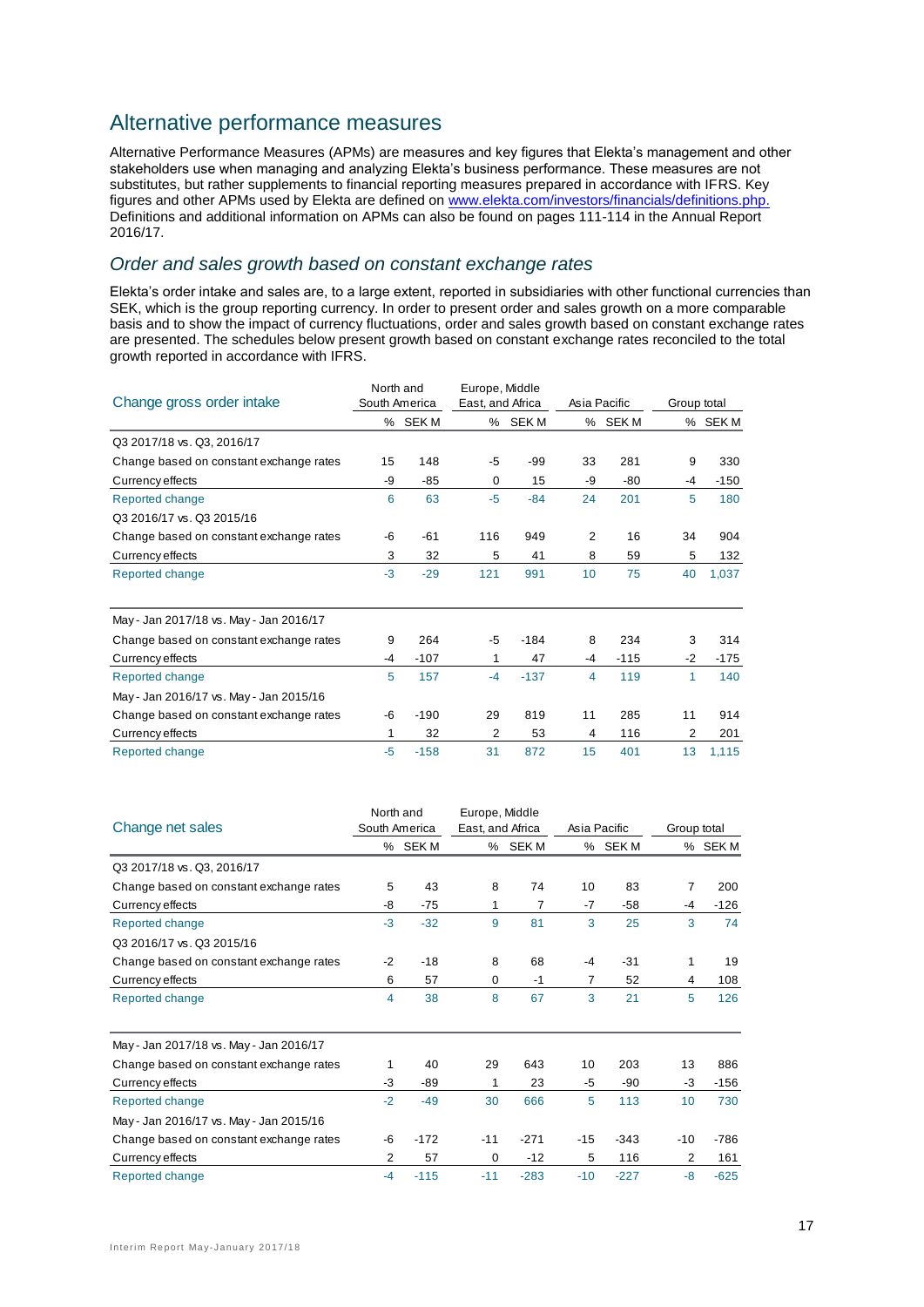## *EBITA before items affecting comparability and bad debt losses (Adjusted EBITA)*

EBITA adjusted for items affecting comparability and bad debt losses is used by management to evaluate the business and is considered to assist management and investors in comparing the performance across reporting periods on a consistent basis. Bad debt losses have been excluded as these relate to turbulence in the market that is not expected to occur on a regular basis. For a reconciliation of EBITA adjusted for items affecting comparability and bad debt losses, to operating result (EBIT) as presented in the IFRS income statement, see page 10.

## *EBITDA*

EBITDA is used for the calculation of operational cash conversion.

| SEK M                                 |     |     |     |                 | Q3 2016/17 Q4 2016/17 Q1 2017/18 Q2 2017/18 Q3 2017/18 |
|---------------------------------------|-----|-----|-----|-----------------|--------------------------------------------------------|
| Operating result/EBIT                 | 144 | 347 | 38  | 365             | 366                                                    |
| Amortization:                         |     |     |     |                 |                                                        |
| Capitalized development costs         | 94  | 131 | 110 | 96              | 98                                                     |
| Assets relating business combinations | 28  | 31  | 29  | 30              | 271                                                    |
| Depreciation                          | 39  | 39  | 38  | 36 <sub>1</sub> | 37 I                                                   |
| <b>EBITDA</b>                         | 305 | 548 | 215 | 527             | 5281                                                   |

## *Items affecting comparability*

Items affecting comparability are events or transactions with significant financial effects, which are relevant for understanding the financial performance when comparing income for the current period with previous periods, including restructuring programs, expenses relating to major legal disputes, impairments and gains and losses from acquisitions or disposals of subsidiaries*.* The classification of revenue or expenses as items affecting comparability is based on management's assessment of the characteristics and also the materiality of the item.

|                                    |                                            | Q3 2017/18               |                          |                                 |                                            | Q3 2016/17               |                          |                                 |
|------------------------------------|--------------------------------------------|--------------------------|--------------------------|---------------------------------|--------------------------------------------|--------------------------|--------------------------|---------------------------------|
| <b>SEKM</b>                        | Before items<br>affecting<br>comparability | Restructu-<br>ring costs | Legal fees comparability | Including<br>items<br>affecting | Before items<br>affecting<br>comparability | Restructu-<br>ring costs | Legal fees comparability | Including<br>items<br>affecting |
| Net sales                          | 2,747                                      |                          |                          | 2,747                           | 2,673                                      |                          |                          | 2,673                           |
| Cost of products and services sold | $-1,595$                                   |                          |                          | $-1,595$                        | $-1,611$                                   | $-12$                    |                          | $-1,623$                        |
| <b>Gross profit</b>                | 1,153                                      |                          |                          | 1.153                           | 1,062                                      | $-12$                    |                          | 1,050                           |
| Selling expenses                   | $-277$                                     |                          | -                        | $-277$                          | $-279$                                     | -3                       | $\overline{a}$           | $-282$                          |
| Administrative expenses            | $-244$                                     |                          |                          | $-244$                          | $-234$                                     | -6                       | $-33$                    | $-273$                          |
| R&D expenses                       | $-264$                                     |                          |                          | $-264$                          | $-261$                                     | -4                       |                          | $-265$                          |
| Exchange rate differences          | $-2$                                       |                          |                          | $-2$                            | -85                                        | $\overline{\phantom{a}}$ |                          | $-85$                           |
| <b>Operating result</b>            | 366                                        |                          |                          | 366                             | 202                                        | $-25$                    | $-33$                    | 144                             |

|                                    | May - Jan 2017/18                          |                          |   | May - Jan 2016/17                                           |                                            |                          |                          |                                                             |
|------------------------------------|--------------------------------------------|--------------------------|---|-------------------------------------------------------------|--------------------------------------------|--------------------------|--------------------------|-------------------------------------------------------------|
| <b>SEKM</b>                        | Before items<br>affecting<br>comparability | Restructu-<br>ring costs |   | Including<br>items<br>affecting<br>Legal fees comparability | Before items<br>affecting<br>comparability | Restructu-<br>ring costs |                          | Including<br>items<br>affecting<br>Legal fees comparability |
| Net sales                          | 7,719                                      |                          |   | 7,719                                                       | 6,989                                      |                          |                          | 6,989                                                       |
| Cost of products and services sold | $-4,464$                                   |                          |   | $-4,464$                                                    | $-4,138$                                   | $-22$                    | $\overline{\phantom{a}}$ | $-4,160$                                                    |
| Gross profit                       | 3.254                                      | $\overline{\phantom{a}}$ | ۰ | 3.254                                                       | 2.851                                      | $-22$                    | ٠                        | 2,829                                                       |
| Selling expenses                   | $-882$                                     |                          |   | $-882$                                                      | $-869$                                     | -5                       |                          | $-874$                                                      |
| Administrative expenses            | $-724$                                     |                          |   | $-724$                                                      | $-680$                                     | -84                      | $-130$                   | $-895$                                                      |
| R&D expenses                       | $-862$                                     |                          |   | $-862$                                                      | $-733$                                     | $-23$                    |                          | $-756$                                                      |
| Exchange rate differences          | $-18$                                      |                          |   | $-18$                                                       | $-53$                                      |                          |                          | $-53$                                                       |
| <b>Operating result</b>            | 769                                        |                          |   | 769                                                         | 515                                        | $-134$                   | $-130$                   | 250                                                         |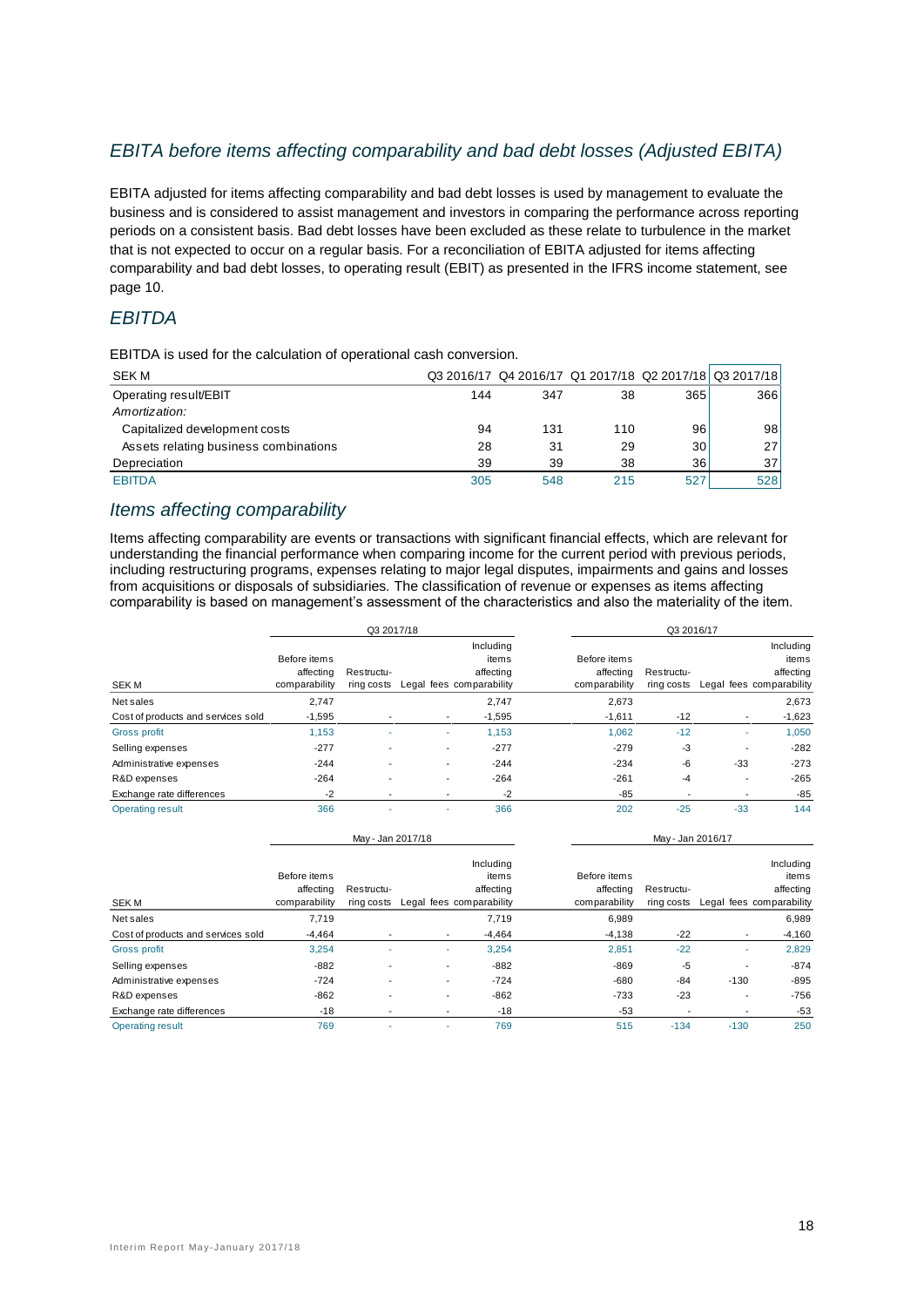## *Return on capital employed*

Return on capital employed is a measure of the profitability after taking into account the amount of total capital used unrelated to type of financing. A higher return on capital employed indicates a more efficient use of capital. Capital employed represents the value of the balance sheet net assets that is the key driver of cash flow and capital required to run the business. It is also used in the calculation of return on capital employed.

|                                               | Jan 31,  | Apr 30,  | Jul 31,  | Oct 31,  | Jan 31,  |
|-----------------------------------------------|----------|----------|----------|----------|----------|
| <b>SEKM</b>                                   | 2017     | 2017     | 2017     | 2017     | 2018     |
| Profit before tax (12 months rolling)         | 146      | 340      | 424      | 683      | 960      |
| Financial expenses (12 months rolling)        | 267      | 271      | 253      | 232      | 231      |
| Profit before tax plus financial expenses     | 413      | 611      | 677      | 915      | 1,191    |
| Total assets                                  | 19,688   | 20,950   | 19,659   | 20,152   | 20,617   |
| Deferred tax liabilities                      | $-654$   | $-778$   | $-668$   | $-669$   | $-593$   |
| Long-term provisions                          | $-132$   | $-142$   | $-159$   | $-165$   | $-159$   |
| Other long-term liabilities                   | $-79$    | -33      | $-15$    | -5       | $-57$    |
| Accounts payable                              | $-849$   | $-1,000$ | $-806$   | $-970$   | $-962$   |
| Advances from customers                       | $-2,550$ | $-2,531$ | $-2,537$ | $-2,440$ | $-2,643$ |
| Prepaid income                                | $-1,603$ | $-1,874$ | $-1,704$ | $-1,764$ | $-1,830$ |
| Accrued expenses                              | $-1,709$ | $-1,875$ | $-1,611$ | $-1,742$ | $-1,688$ |
| <b>Current tax liabilities</b>                | $-57$    | $-111$   | -96      | -89      | $-93$    |
| Short-term provisions                         | $-113$   | $-231$   | $-196$   | $-172$   | $-140$   |
| Derivative financial instruments              | $-154$   | $-48$    | $-74$    | $-21$    | $-49$    |
| Other current liabilities                     | $-234$   | $-281$   | $-212$   | $-230$   | $-300$   |
| Capital employed                              | 11,552   | 12,046   | 11,582   | 11,884   | 12,103   |
| Average capital employed (last five quarters) | 11,554   | 11,668   | 11,712   | 11,765   | 11,833   |
| Return on capital employed                    | 4%       | 5%       | 6%       | 8%       | 10%      |
|                                               |          |          |          |          |          |

## *Return on shareholders' equity*

Return on shareholders' equity measures the return generated on shareholders' capital invested in the company.

| SEK M                                                                                    |       |       | Q3 2016/17 Q4 2016/17 Q1 2017/18 Q2 2017/18 Q3 2017/18 |       |       |
|------------------------------------------------------------------------------------------|-------|-------|--------------------------------------------------------|-------|-------|
| Net income (12 months rolling)                                                           | 111   | 126   | 189                                                    | 382   | 648   |
| Average shareholders' equity excluding non-controlling<br>interests (last five quarters) | 6.471 | 6.541 | 6.563                                                  | 6.604 | 6.696 |
| Return on shareholders' equity                                                           | 2%    | 2%    | 3%                                                     | 6%I   | 10%   |

## *Operational cash conversion*

Cash flow is a focus area for management. The operational cash conversion shows the relation between cash flow from operating activities and EBITDA.

| <b>SEK M</b>                        |      |       |     |            | Q3 2016/17 Q4 2016/17 Q1 2017/18 Q2 2017/18 Q3 2017/18 |
|-------------------------------------|------|-------|-----|------------|--------------------------------------------------------|
| Cash flow from operating activities | 394  | 1.222 | 76  | 403        | 691                                                    |
| EBITDA                              | 305  | 548   | 215 | 527        | 528                                                    |
| Operational cash conversion         | 129% | 223%  | 35% | <b>76%</b> | 131%                                                   |

## *Working capital*

In order to optimize cash generation, management focuses on working capital and reducing lead times between orders booked and cash received. A reconciliation of working capital to items in the balance sheet is presented on page 5.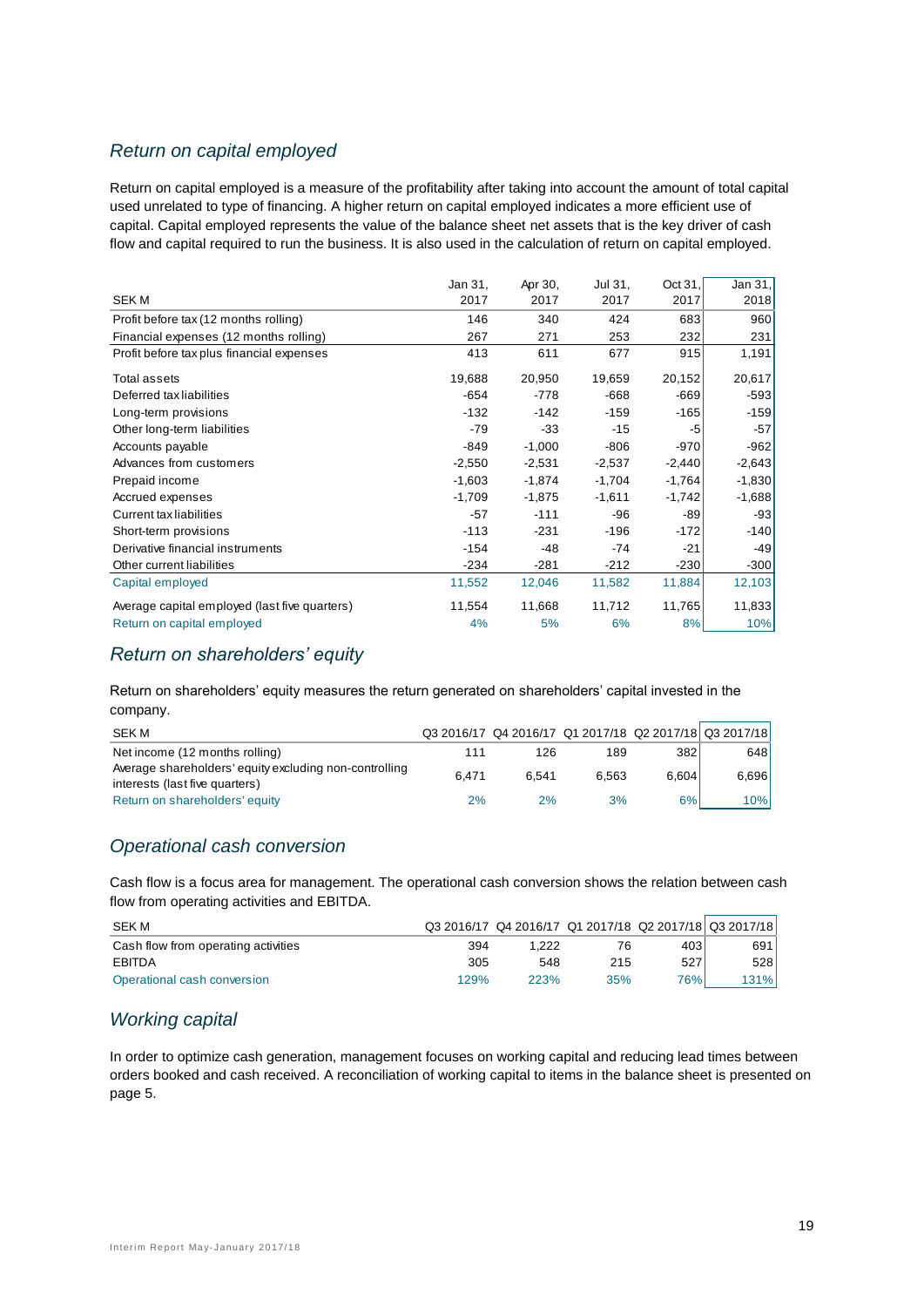## *Days sales outstanding (DSO)*

DSO is used by management to follow the development of overall payment terms to customers, which have significant impact on working capital and cash flow.

#### Days sales outstanding (DSO)

|                               | Jan 31,  | Apr 30,  | Jul 31,  | Oct 31.         | Jan $31.$ |
|-------------------------------|----------|----------|----------|-----------------|-----------|
| SEK M                         | 2017     | 2017     | 2017     | 2017            | 2018      |
| Accounts receivable           | 3,324    | 3.726    | 3,032    | 3,120           | 3,505     |
| Accrued income                | 1.701    | 1.640    | 1,467    | 1,545           | 1,177     |
| Advances from customers       | $-2,550$ | $-2,531$ | $-2,537$ | $-2,440$        | $-2,643$  |
| Prepaid income                | $-1,603$ | -1,874   | $-1,704$ | $-1,764$        | $-1,830$  |
| Net receivable from customers | 872      | 961      | 258      | 461             | 209       |
| Net sales (12 months rolling) | 10,596   | 10,704   | 10,991   | 11,359          | 11,434    |
| Number of days                | 365      | 365      | 365      | 365             | 365       |
| Net sales per day             | 29       | 29       | 30       | 31              | 31        |
| Days sales outstanding (DSO)  | 30       | 33       | 9        | 15 <sup>1</sup> | 71        |
|                               |          |          |          |                 |           |

## *Net debt and net debt/equity ratio*

Net debt is important to understand the financial stability of the company. Net debt is used by management to track the debt evolvement and to analyze the leverage and refinancing need of the Group. Net debt/equity ratio is one of Elekta's financial targets.

|                                                      | Jan 31,  | Apr 30.  | Jul 31,  | Oct 31.  | Jan $31$ . |
|------------------------------------------------------|----------|----------|----------|----------|------------|
| SEK M                                                | 2017     | 2017     | 2017     | 2017     | 2018       |
| Long-term interest-bearing liabilities               | 3.234    | 5.272    | 4.650    | 4.726    | 4,180      |
| Short-term interest-bearing liabilities              | 1.896    | 0        | 421      | 423      | 883        |
| Cash and cash equivalents and short-term investments | $-2.284$ | $-3,383$ | $-3,158$ | $-3.214$ | $-3,612$   |
| Net debt                                             | 2.846    | 1.889    | 1.912    | 1,936    | 1,450      |
| Shareholders' equity                                 | 6.422    | 6.774    | 6.511    | 6.734    | 7,040      |
| Net debt/equity ratio, multiple                      | 0.44     | 0.28     | 0.29     | 0.29     | 0.21       |